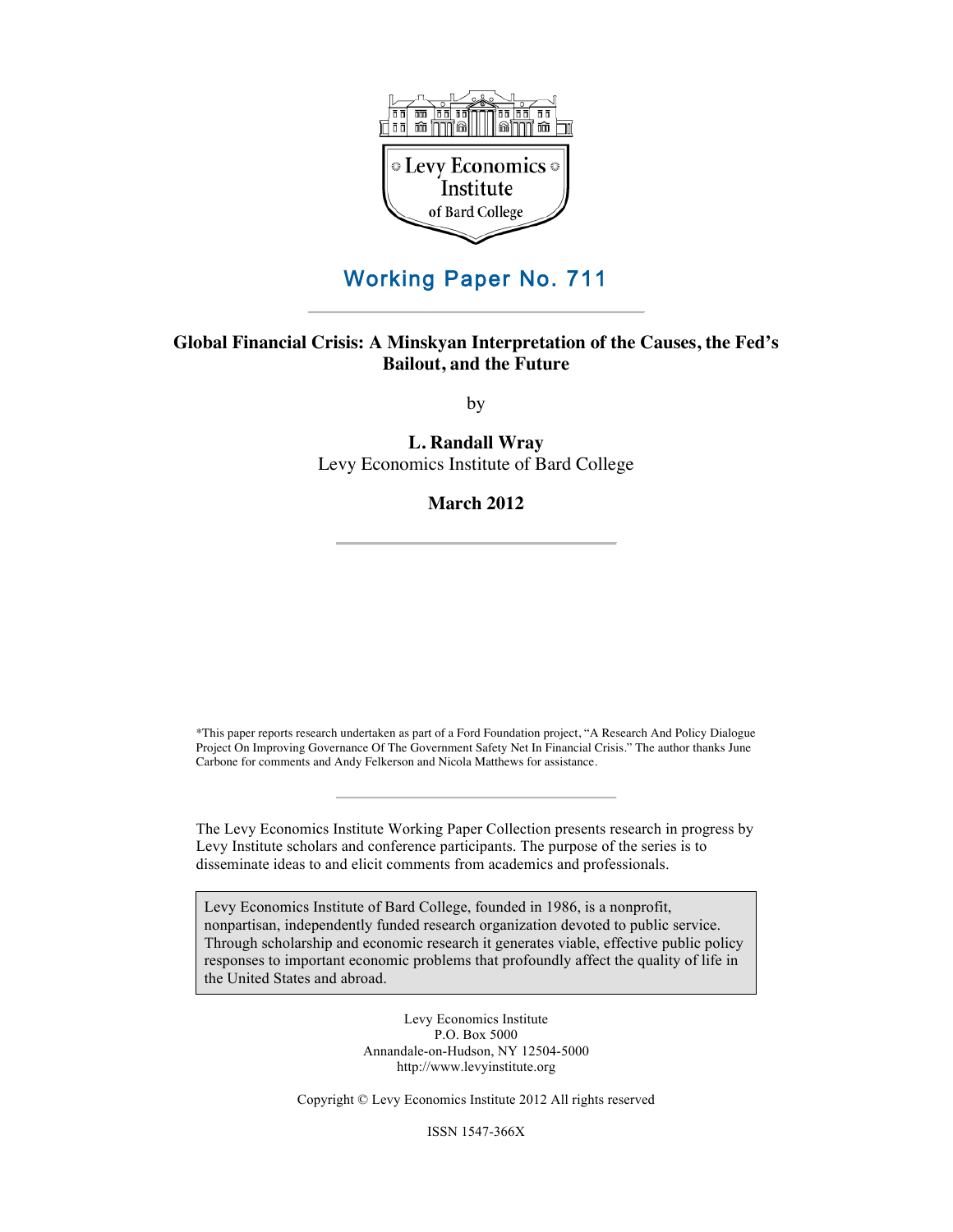# **ABSTRACT**

This paper provides a quick review of the causes of the Global Financial Crisis that began in 2007. There were many contributing factors, but among the most important were rising inequality and stagnant incomes for most American workers, growing private sector debt in the United States and many other countries, financialization of the global economy (itself a very complex process), deregulation and desupervision of financial institutions, and overly tight fiscal policy in many nations. The analysis adopts the "stages" approach developed by Hyman P. Minsky, according to which a gradual transformation of the economy over the postwar period has in many ways reproduced the conditions that led to the Great Depression. The paper then moves on to an examination of the US government's bailout of the global financial system. While other governments played a role, the US Treasury and the Federal Reserve assumed much of the responsibility for the bailout. A detailed examination of the Fed's response shows how unprecedented—and possibly illegal—was its extension of the government's "safety net" to the biggest financial institutions. The paper closes with an assessment of the problems the bailout itself poses for the future.

**Keywords:** Hyman Minsky; Global Financial Crisis; Financialization; Money Manager Capitalism; Bank Bailout; Quantitative Easing; Financial Crisis Inquiry Report; Fraud; Minsky Moment; Real Estate Bubble; MERS; Federal Reserve

**JEL Classifications:** B31, E30, E32, E50, G21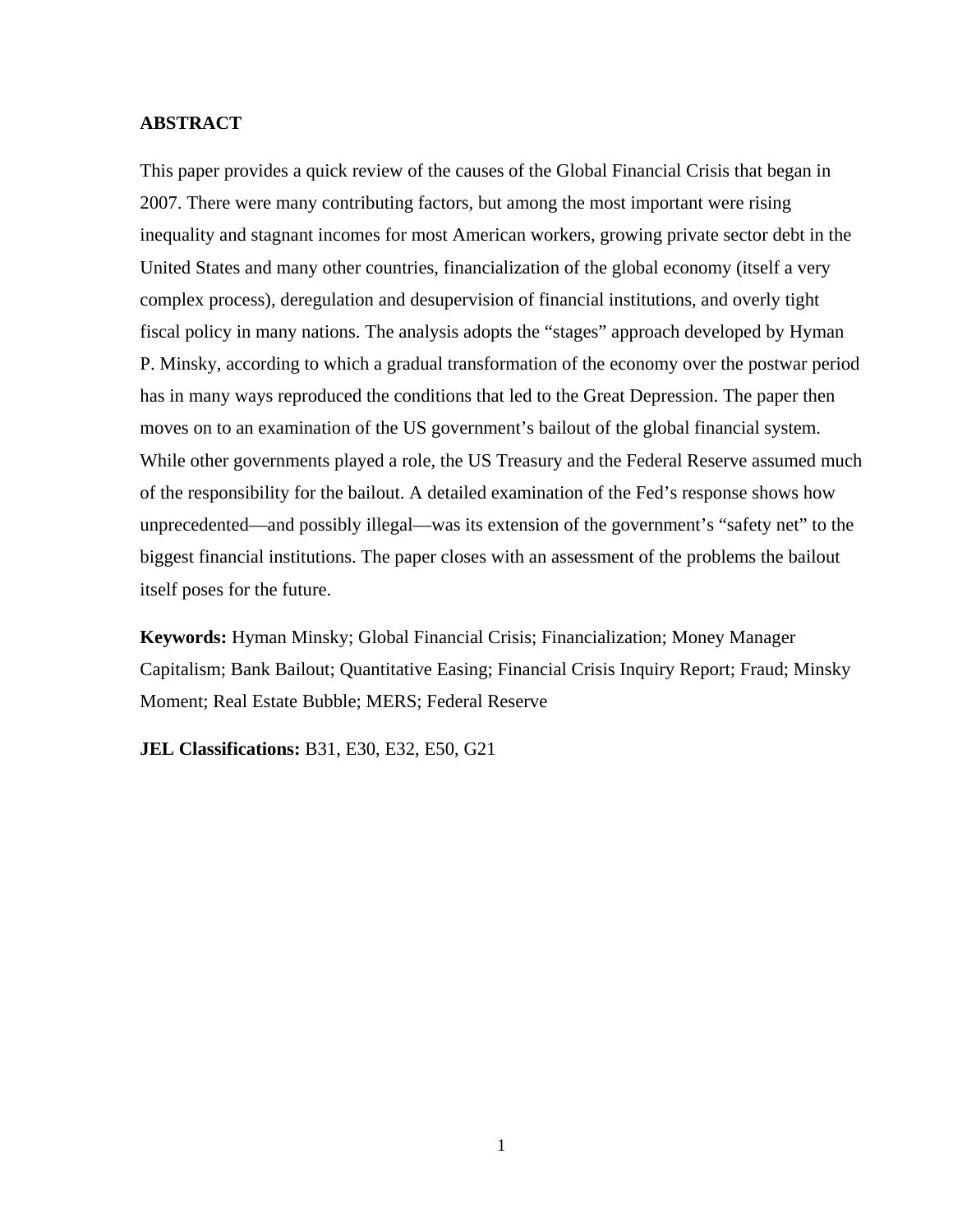This paper will begin with a quick overview of the causes of the Global Financial Crisis (GFC) that began in 2007. There were many contributing factors, but among the most important were rising inequality and stagnant incomes for most workers in America, growing private sector debt in the United States and many other countries, financialization of the global economy (itself a very complex process), deregulation and desupervision of financial institutions, and overly tight fiscal policy in many nations. We then move to an examination of the US government's bailout of the global financial system. While other governments played a role (some smaller governments bailed out their own financial institutions, and the UK government as well as the European Central Bank—ECB—assisted institutions across borders), the US Treasury and the Federal Reserve Bank (Fed) assumed much of the responsibility for the bailout.

It will be argued that the manner in which the rescue was formulated ensured that virtually none of the fundamental problems exposed by the GFC would be addressed. Indeed, it can be plausibly argued that the bailout has made the global financial system much more fragile and has exacerbated the other problems with the US economy that brought on the financial collapse. Further, the GFC and policy adopted in its aftermath have (finally) exposed the fundamental weaknesses of the arrangements of the European Monetary Union (EMU). Another GFC is highly likely, and this time it could well begin in the EMU and then spread quickly to the US—the reverse of the transmission we saw in 2007.

Obviously, this short contribution can provide only an introduction to each of these issues. Because the explanation of the causes is complex and crucial for understanding why the bailout actually made things worse, most of the paper will be devoted to that topic.

# **CAUSES OF THE COLLAPSE**

The Financial Crisis Inquiry Report<sup>1</sup> makes a strong case that the crisis was foreseeable and avoidable. It did not "just happen" and it had nothing to do with "black swans with fat tails." It was created by the biggest banks under the noses of our "public stewards." The GFC represents a dramatic failure of corporate governance and risk management, in large part a result of an unwarranted and unwise focus on trading (actually, gambling) and rapid growth (a good indication of fraud, as William Black argues). We could go farther than the Report and note that

<sup>&</sup>lt;sup>1</sup> The Financial Crisis Inquiry Report, final report of the National Commission on the causes of the financial and economic crisis in the United States.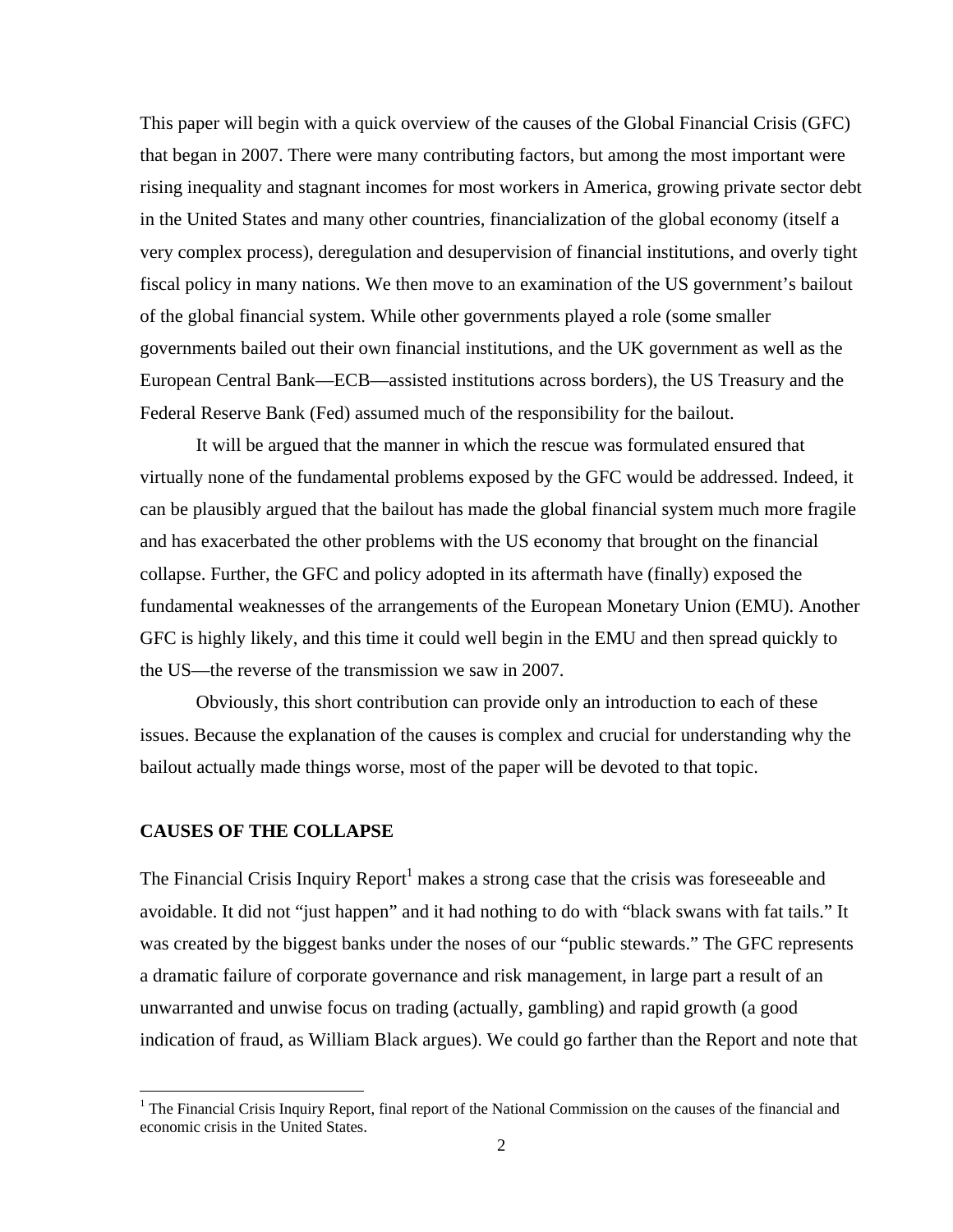in all this, the biggest banks were aided and abetted by government "regulators" and "supervisors" who not only refused to do their jobs, but indeed continually pushed for deregulation and de-supervision in favor of "self regulation" and "self supervision." While many want to blame the crisis on "liquidity" problems, the liquidity crisis bore no relation to an "irrational" bank run, but instead reflected an accurate appraisal of financial institution insolvency. That, in turn, can be attributed to catastrophic reductions of lending standards and to pervasive fraud.

While the Report does "name names" and accurately identifies practices and even individuals that are culpable, I do find some merit in the complaint made by the Republican minority report as well as by some reviewers (most notably Joe Nocera) that there is some danger in focusing on "bad actors," bad financial practices and "bad events."<sup>2</sup> To be sure, it is a scandal that those most responsible for the crisis—that is to say, top management at the biggest banks and "shadow banks"—have not faced prosecution. And as I will discuss, the way the bailout was handled ensures that another financial crisis is a matter of "when," not "if." Still, it is important to understand longer term trends. We need to put the crisis in the context of the long-term postwar transformation of the financial system. In that sense, I would argue that even if the "apples" were not bad, the system was.

For that reason, I would deviate from the Report's conclusion: financial fragility had grown on trend, making "it" (in the words of Hyman Minsky, referring to a Fisher-type debt deflation process) likely to "happen again." For that reason, we need to understand the "Minskyan" transformation. I take the position that while the GFC was not strictly inevitable, the financial structure made a crisis highly probable. In many important respects, we had produced conditions similar to those that existed on the eve of the "Great Crash"—and we experienced a similar crisis. The most important difference, however, was the response. While we emerged from the Great Depression with a robust financial system, strict regulation, and strong safety nets, as of spring 2012 we have only managed to prop up the financial institutions that caused the crisis—and have left the economy in a much weaker state than it had been in either 2006 or 1940.

<sup>2</sup> See Joe Nocera, "Inquiry is Missing Bottom Line," *The New York Times*, January 26, 2011 www.nytimes.com/2011/01/29/business/29nocera.html; Gretchen Morgenson, "A Bank Crisis Whodunit, With Laughs and Tears," *The New York Times*, January 29, 2011

http://www.nytimes.com/2011/01/30/business/30gret.html. The Dissenting Views of the FCIC are contained in the Report from page 411; FCIC (2011: 411).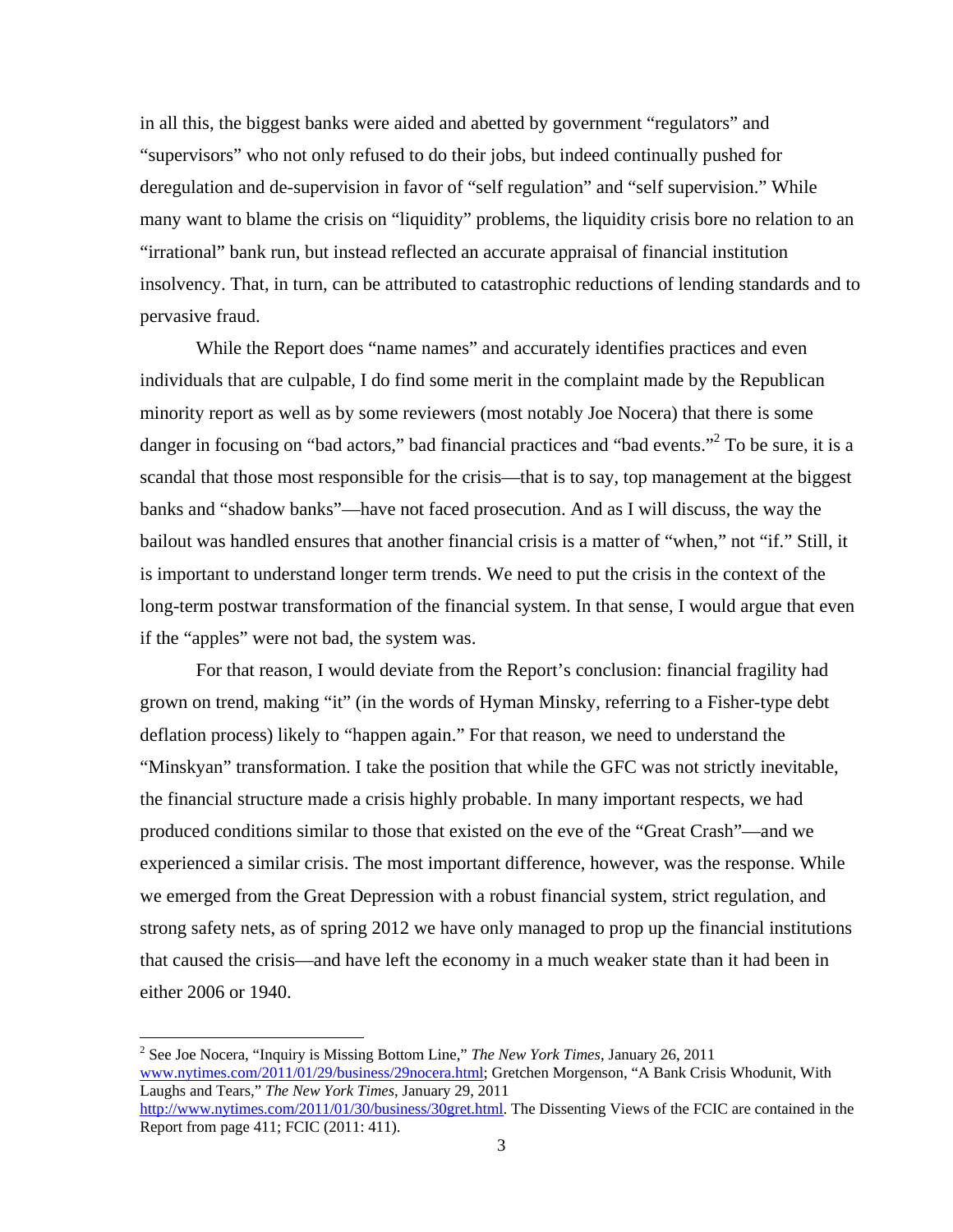## **The Minsky Moment**

When the GFC struck, many commentators called it the "Minsky Crisis" or "Minsky Moment," after the economist Hyman Minsky who had developed a famous "financial instability hypothesis" that described the transformation of an economy from a "robust" financial structure to a "fragile" one.<sup>3</sup> A "run of good times" would encourage ever-greater risk-taking, and growing instability would be encouraged if financial crises were resolved by swift government intervention (Kregel 2008). As Minsky insisted, "stability is destabilizing"<sup>4</sup>—and this seemed to perfectly describe the last few decades of US experience, during which financial crises became more frequent and increasingly severe. We could list, for example, the Savings and Loan crisis of the 1980s, the stock market crash of 1987, the Developing Country debt crises (1980s, early 1990s), the Long Term Capital Markets and Enron fiascoes, and the Dot-Com collapse.<sup>5</sup>

Each of these led to US government intervention that prevented a downward spiral of financial markets or of the economy (although in some cases, recessions followed the crises); indeed, after the Dot-Com crisis, the belief that a new "Great Moderation"<sup>6</sup> had taken hold in the US, making serious downturns impossible. All of this encouraged more risk, more financial layering and leveraging (debt issued against debt, with little net worth backing it up). So, it is completely appropriate to give credit to Minsky's foresight.

## **Minsky's Stages Approach**

But Minsky's theory had actually gone much farther than this—he had developed a "stages" approach to describe the long-term transformation of the financial system since the late  $19<sup>th</sup>$ century.<sup>7</sup> It is not necessary to go into this in detail—let us just briefly describe the three main stages. In the early  $20<sup>th</sup>$  century, a form named "finance capitalism" by Rudolf Hilferding took form, dominated by investment banks that provided the finance for corporations (Hilferding 1981 [1910]). However, by the late 1920s, these were mostly financing speculation in financial

<sup>3</sup> See Sen (2010) and John Cassidy, "The Minsky Moment," *The New Yorker*, February 4, 2008. http://www.newyorker.com/talk/comment/2008/02/04/080204taco\_talk\_cassidy

<sup>&</sup>lt;sup>4</sup> What Minsky means by this is that apparent stability encourages more risk-taking by investors, financial institutions, and entrepreneurs. They tend to borrow more relative to expected earnings, and innovate with riskier financial instruments. In addition, regulators might relax rules on the belief that downside risks have been reduced. All of this increases financial fragility and hence enhances instability.

 $5$  See Wray (2009) and Minsky (1991).

 $6$  See Bernanke (2004).

 $7$  See Wray (2009).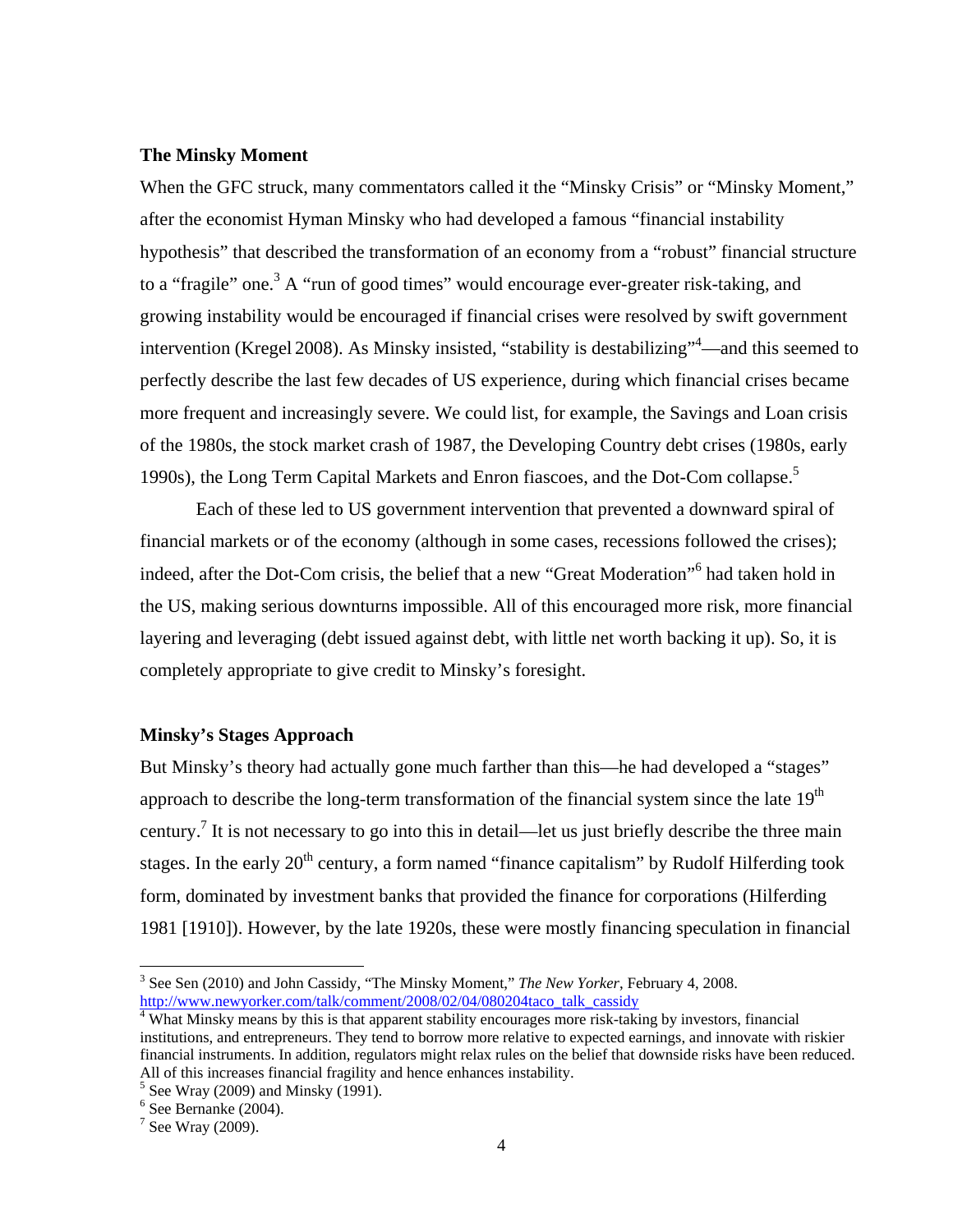assets, particularly in equities issued by subsidiary trusts of the investment banks themselves. In truth, these were little more than pyramid schemes—speculating in essentially worthless shares, much like the infamous schemes of Charles Ponzi or the modern day Bernie Madoff. Goldman Sachs played a prominent role in the scams, and warranted a whole chapter in the best account of the 1929 "Great Crash"<sup>8</sup> by economist John Kenneth Galbraith.

In any event, in Minsky's view, the Great Depression ended the finance capitalism stage and ushered in a much more stable version with the New Deal reforms of the financial sector, plus a much bigger role for the federal government in managing the economy. Minsky called this "managerial-welfare state" capitalism, where the "Big Bank" (Fed) and "Big Government" (Treasury) promoted stable economic growth, high employment, and rising wages and falling inequality. The US entered its economic "golden age," which lasted from the end of World War II through the early 1970s.

The problem is that the absence of deep recessions and severe financial crises encouraged innovations that increased financial instability.<sup>9</sup> Further, for reasons we won't explore, conservative politicians and economists were able to slowly chip away at the New Deal reforms that promoted growth while providing social protection. After 1974, median male earnings stopped growing and began to fall<sup>10</sup> as workers lost effective representation by unions, the social safety net was gutted, and unemployment came to be seen as a desirable outcome—a tool used by policy-makers to keep inflation down. Financial institutions were deregulated and de-supervised<sup>11</sup>, and their power grew in a self-reinforcing manner: as they were able to capture a greater share of profits, their political power increased making it possible to further subvert or eliminate regulations so that they could gain an even larger share of profits.

There are many aspects to this transformation, and Minsky was certainly not the only one to notice it. Some called it "casino capitalism," many identified it as "financialization" (Strange 1997; D'Arista 2001). In important respects, it was similar to Hilferding's "finance

<sup>&</sup>lt;sup>8</sup> See Galbraith (2009 [1954]).

 $9^9$  For an overview of Minsky's approach, see Papadimitriou and Wray (1998).

 $10$  A study by the Brookings Institute shows that median earnings of men peaked around 1974, and have since declined significantly (for men as a whole, by 28 percent relative to 1969). See Michael Greenstone and Adam Looney, "Have Earnings Actually Declined?" *The Brookings Institute*, March 4, 2011. http://www.brookings.edu/opinions/2011/0304\_jobs\_greenstone\_looney.aspx

 $\frac{11}{11}$  There have been several important legislative actions to reduce regulation, among which the most important were the Depository Institutions Deregulation and Monetary Control Act of 1980 and the Garn-St. Germain Depository Institutions Act of 1982 that freed the thrifts, and the Gramm-Leach-Bliley Act of 1999 that ended Glass-Steagall separation of investment banking from commercial banking, However, also important were changing approaches by regulators and supervisors to their roles, with much greater reliance on self-supervision by financial institutions.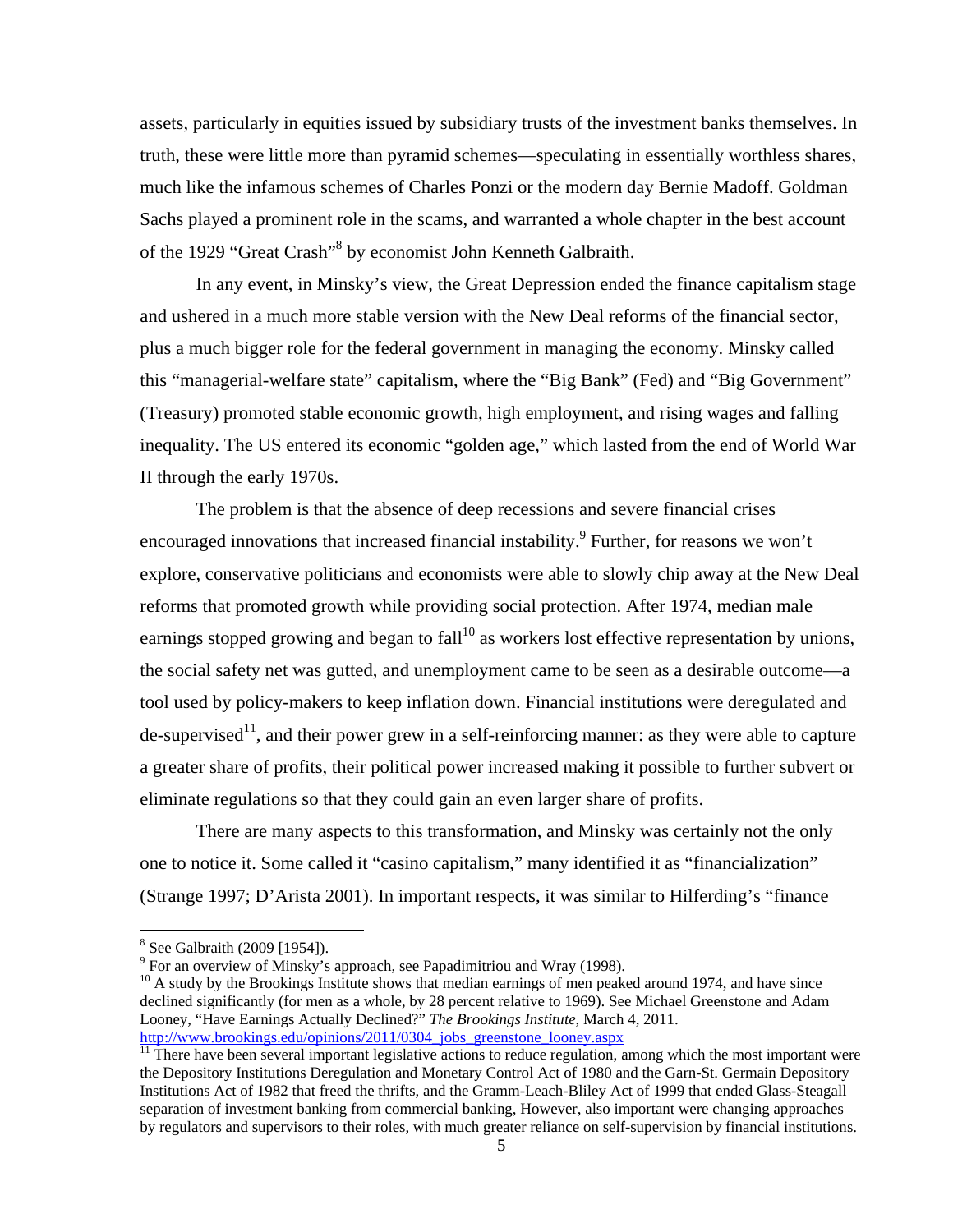capitalism"—with what were called "nonbank banks," or "shadow banks," rising to challenge the commercial banks.<sup>12</sup> This development also provided justification for dropping the New Deal reforms so that the banks could "compete" with the new intruders who were poaching business. Again, this is a huge topic, but the important point is that even as shadow banks pushed financial practice to new frontiers, the commercial banks insisted that they had to follow suit.

And many, if not most, of the new practices served no social purpose beyond making top management of financial institutions incredibly rich.<sup>13</sup> At the same time, the structure of incentives and rewards was changed such that risky bets, high leverage ratios, and short-term profits were promoted over long-term firm survival and returns to investors. A good example of the transformation was the conversion of the venerable investment banks like Goldman Sachs from partnerships to publicly held firms with hired and richly rewarded management. While the structure was somewhat different, the results were similar to those that led up to the "Great Crash" in 1929—"pump and dump" incentives were created through which management would "pump" asset and equity prices, and then sell out ("dump") their own positions before the speculative boom collapsed. What we see by the early 2000s is the coalescence of three different phenomena that made the biggest financial institutions extremely dangerous: (1) the

 $12$  New Deal legislation and the corresponding regulations that implemented the new laws tightly regulated the commercial banks, limiting, for example, the banks' ability to offer interest on checking accounts, and providing deposit insurance that guaranteed the safety of consumer accounts. (See the Banking Act of 1933 and the National Housing Act of 1934, which established insurance and rules for thrifts.) The legislation did not, however, prohibit other financial institutions—including investment banks plus a wide variety of other kinds of financial institutions that engaged in activities closely related to banking, called "nonbank banks" or "shadow banks;" see FCIC (2011): Chapter 2. Repeatedly, in the face of such developments, Congress and federal regulators have eased the restrictions on regulated entities (such as limits on interest rates) rather than restrict the activities of the unregulated, undermining the stability inducing provisions of the original New Deal legislation. The FCIC Report discusses some of the deregulation in Chapter 4. The rise of subprime lending is in Chapter 5, and discussion of securitization and derivatives is covered in Chapter 3.

<sup>&</sup>lt;sup>13</sup> Indeed, many of the most celebrated "advances" have been the most subject to abuse. Both "junk bonds" and mortgage backed securities, for example, were hailed as ways to limit risk through various types of portfolio diversification. In both cases, however, the greater complexity of the transactions necessary to diversify the holdings made it easier to disguise market manipulation, customer deception, or outright fraud. For these new products to deliver their supposed advantages without undermining market stability would have required much greater oversight than the relatively more transparent transactions that preceded them. In contrast, the New Deal reforms promoted stability by limiting commercial banks to activities that could be easily supervised—the distribution of toasters is much easier to oversee than a market for collateralized debt obligations (CDOs). Some of the innovations had nothing to do with extending credit, but rather allowed speculators to bet on failure of debtors to make promised payments; others allowed speculators to bet on inflation of food prices. As if it were not bad enough, speculation in these types of instruments could sometimes influence markets in a self-fulfilling manner: by betting on bankruptcy, speculators caused borrowing costs to rise and ensured that default was more likely. The FCIC Report provides very useful summaries of several of the innovations—in particular, of credit default swaps (CDSs) and synthetic collateralized debt obligations. Both of these were extremely important in allowing unregulated casino-type betting against US real estate.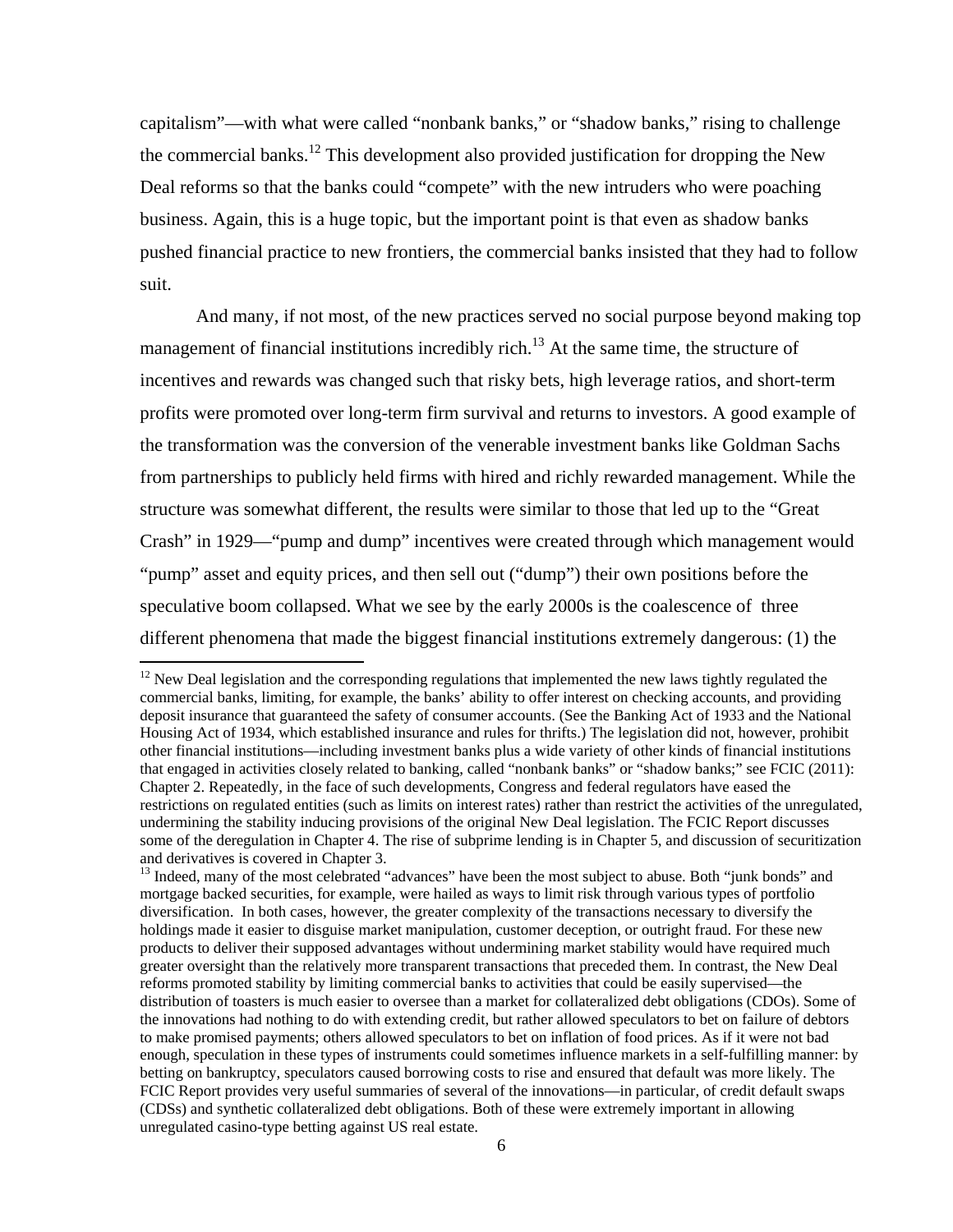return of "pump and dump" strategies, ripping off customers and shareholders; (2) the move from partnerships to corporate form, which increases the agency problems (institutions run in the interests of management, not owners); and (3) excessive executive compensation that was tied to short-term performance, which increases the pressures to "cheat" or to do anything else that justifies huge bonuses.

## **Money Manager Capitalism**

Minsky called this new stage "money manager capitalism." This draws attention to a characteristic feature: huge pools of funds under management by professionals—pension funds, sovereign wealth funds, hedge funds, university endowments, corporate treasuries, and so on. Every money manager had to beat the average return to retain clients, something that is, of course, statistically impossible. But with such incentives and with virtually no government regulation or oversight, this encouraged not only risky behavior but also ethically compromised actions. In Minsky's view, the rise of these managed funds was due to the success of the earlier managerial-welfare state capitalism: the absence of depressions and relatively good growth plus policies that favored private pensions—allowed financial wealth to grow over the entire postwar period. Although financial crises came along and wiped out some wealth, each crisis was contained so that most wealth survived, and quickly resumed growth.

What was really important was the dynamic created by the shift of power away from banks to the very lightly regulated "money managers" at the "shadow banks" (Nersisyan and Wray 2010). To compete, banks needed to subvert regulations through innovations and then to have them legislatively eliminated. This allowed banks to increase leverage ratios, and thus risk, to keep pace with shadow banking practice. There was a "Gresham's Law" in operation: those institutions that could reduce capital ratios and loss reserves the most quickly were able to increase net earnings and thus rewards to management and investors. Further, there was a shift to maximization of share prices as one of the main goals of management—which supposedly aligned the interests of shareholders and top managers who received stock options in compensation. That, in turn, encouraged short-term focus on performance in equity markets, which—as we discovered in 1929—is accomplished through market manipulation (both legal and illegal) (Veblen 1958; Galbraith 2009 [1954]) .

The problem was that the sheer volume of financial wealth under management outstripped socially useful investments. To keep returns high, money managers and bankers had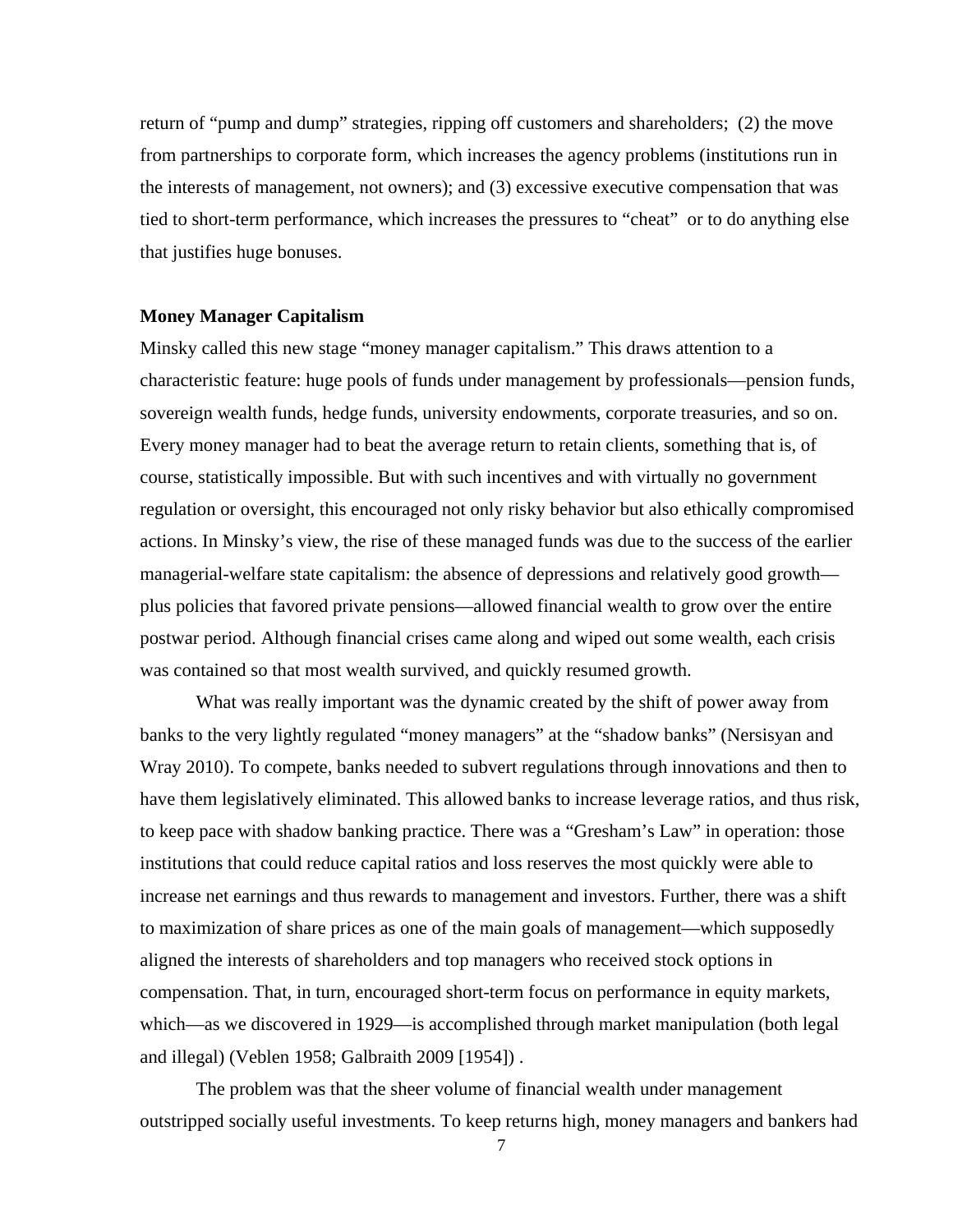to turn to increasingly esoteric financial speculation—in areas that not only did not serve the public purpose, but actively subverted it. An example would be the rise of index speculation in commodities markets that drives up global prices of energy and food leading to hunger and even starvation around the world. The Dot-Com bubble is another example—speculators drove up the prices of stocks of internet companies with no business model or prospective profits. The inevitable crash wiped out hundreds of billions of dollars of wealth.

## **Fraud and the US Real Estate Bubble**

Another example is the US real estate boom that began before 2000 and finally collapsed in 2007, triggering the GFC.<sup>14</sup> It was the biggest speculative boom in US history, and was driven by money managers who created complex securities and derivatives for speculative bets (Wray 2008a; 2008b). Nothing is more emblematic of the speculative excess than the special collateralized debt obligations created by Goldman Sachs to allow a hedge fund managed by John Paulson to bet against homeowners and the holders of securitized mortgages. Briefly, Goldman let Paulson hand-pick the riskiest mortgages to put into securities that would be purchased by investors such as pension funds.<sup>15</sup> Goldman then created CDOs that would pay off if the homeowners were not able to make their mortgage payments, meaning the securities the investors bought would fall in value. The investors would lose, the homeowners would lose their homes, and Paulson would win! Goldman, of course, won too—it got fee income for creating the securities and also for creating the instrument that let Paulson win. Goldman also placed lots of bets for its own account against American homeowners. And, finally, it was this demand by investment banks and other speculators for risky instruments on which they could

 $14$  See US Senate (2011).

<sup>&</sup>lt;sup>15</sup> See Jesse Eisinger and Jake Bernstein, "The Magnetar Trade: How One Hedge Fund Helped Keep the Bubble Going," *ProPublica*, April 13, 2010. http://www.propublica.org/article/the-magnetar-trade-how-one-hedge-fundhelped-keep-the-housing-bubble-going. See, also, FCIC (2011): Chapter 8. For other similar reports, see Christine Harper, "Taxpayers Help Goldman Reach Height of Profit in New Skyscraper," *Bloomberg.com*, April 17, 2010 www.bloomberg.com/apps/news?pid=20670001&sid=aaLwI2SKYQJg; Peter J. Henning and Steven M. Davidoff, "Goldman Fraud Case Holds Risks For Both Sides," *Deal Book, The New York Times,* April 16 2010 http://dealbook.nytimes.com/2010/04/16/goldman-fraud-case-holds-risks-for-both-sides/; and a series by Gretchen Morgenson and Louise Story, "Banks Bundled Bad Debt, Bet Against It, and Won," *The New York Times*, December 24, 2009 http://www.nytimes.com/2009/12/24/business/24trading.html?pagewanted=all; "Investor Who Made Billions Is Not Target of Suit," *The New York Times*, April 16, 2010 http://www.nytimes.com/2010/04/17/business/17abacus.html; "SEC Accuses Goldman of Fraud in Housing Deal," *The New York Times*, April 16, 2010 http://www.nytimes.com/2010/04/17/business/17goldman.html; Gretchen Morgenson, "Exotic Deals Put Denver Schools Deeper in Debt," *The New York Times*, August 5, 2010 http://www.nytimes.com/2010/08/06/business/06denver.html?pagewanted=all.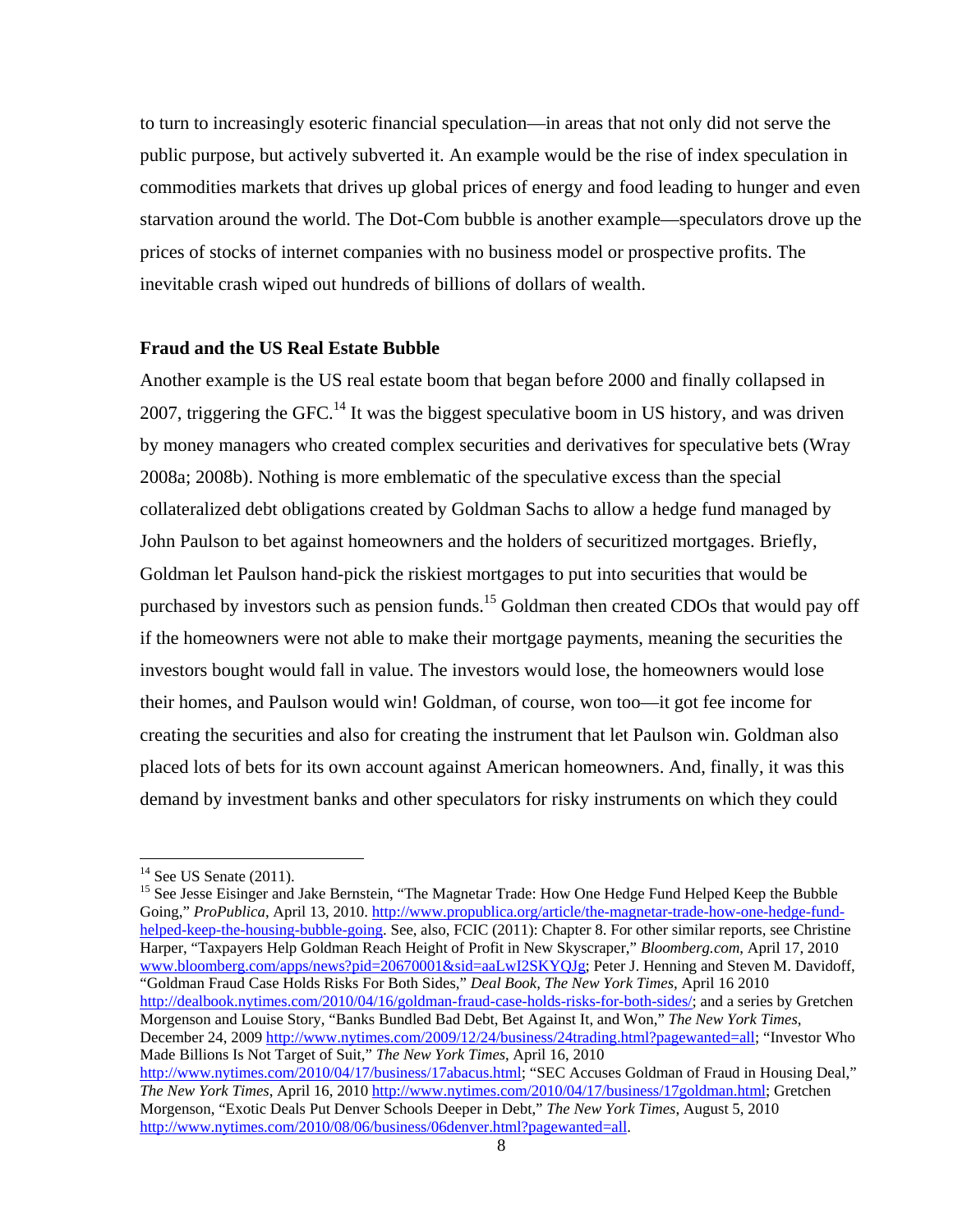place bets that generated the risky "subprime" and "Alt A" mortgages that eventually brought on the GFC.

The reader should not be misled. While the discussion so far might sound like behavior was merely ethically questionable, in truth, fraud was involved at every step in the "home finance food chain" (Wray 2008a ). The mortgage broker was rewarded for putting prospective homeowners into mortgages with the worst possible terms. Brokers often doctored the documents after signing—to make the terms even worse. Property appraisers were rewarded for overstating property values (so that mortgages would be larger than they should have been). The biggest financial institutions created the Mortgage Electronic Registry System (MERS) to defraud county recorders out of the fees paid to register owners of property; MERS then separated the mortgage "note" from the "deed," destroying a clear chain of title (whether that was intended we do not know) as it cut corners.<sup>16</sup> The mortgage securitizers (investment banks) issued false "reps and warranties" in their descriptions of the mortgages backing the securities, and frequently failed to follow rules regarding the securitization process itself (the Trustees apparently falsely asserted they held the mortgages—which in most cases were held by servicers, or intentionally destroyed). Mortgage servicers hired "robo-signers" to manufacture documents needed for foreclosures; often they "lost" payments and falsely claimed that borrowers were delinquent, and they even tried to foreclose on homeowners with no mortgage.<sup>17</sup> Accountants signed-off fudged balances.

And that really is only the tip of the iceberg. It would not be too extreme to say that fraud has become normal business practice in the financial sector. Even though the administration of President Obama has refrained from going after top management, the banks have been forced to pay fine after fine and most of the attorney generals of the fifty states are taking action. $18$ 

<sup>&</sup>lt;sup>16</sup> See L. Randall Wray, "Requiem for MERS (and the Banks That Created the Frankenstein Monster," *The Huffington Post,* January 24, 2011

http://www.huffingtonpost.com/l-randall-wray/requiem-for-mers-and-the- b\_812940.html and L. Randall Wray, "Why Mortgage-Backed Securities Aren't (Backed by Securities): How MERS Toasted the Banks," *The Huffington Post*, December 30, 2010 http://www.huffingtonpost.com/l-randall-wray/why-mortgagebackedsecuri\_b\_802600.html. 17 For an example, see Alice Gomstyn, "No Mortgage, Still Foreclosed? Bank of America Sued for Seizing Wrong

Homes," *ABC News*, January 25, 2010 http://abcnews.go.com/Business/bank-america-sued-foreclosing-wrong-<br>homes/story?id=9637897#.TzVsRsiSWeU.

 $\frac{18}{18}$  Unfortunately, they seem to have caved to pressure; see L. Randall Wray, "State AGs Cave to Banksters," *EconoMonitor* (blog), February 9, 2012 http://www.economonitor.com/lrwray/2012/02/09/state-ags-cave-tobanksters-2/. See, also, FCIC (2011): Chapter 22 for a discussion of the foreclosure crisis.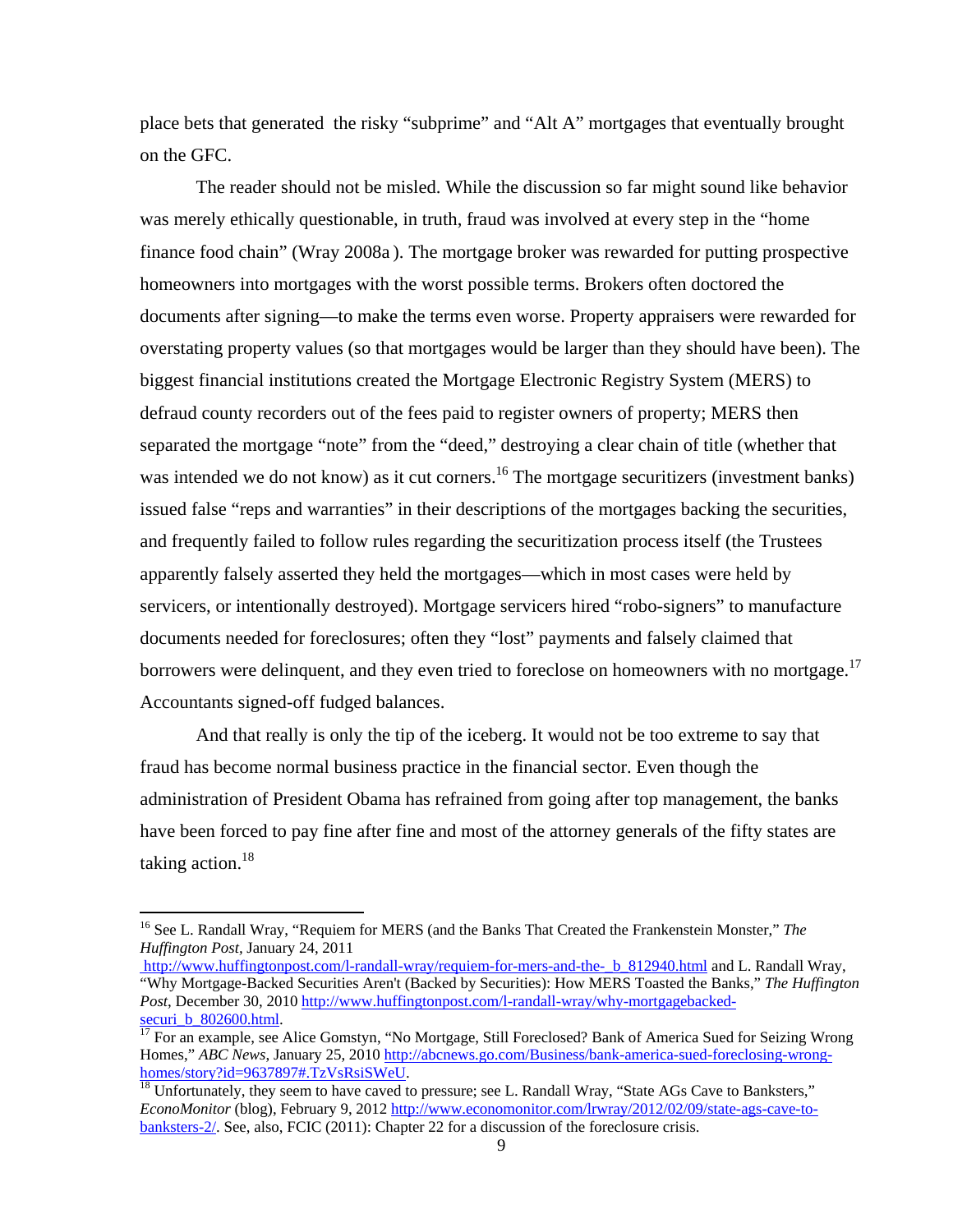#### **Shredding of the New Deal Reforms and Rise of Insecurity**

Minsky also linked rising economic insecurity to the money manager phase.<sup>19</sup> In the 1960s, he paradoxically argued against the Kennedy-Johnson War on Poverty because it emphasized welfare and training over job creation. Further, unlike most Keynesian economists, he opposed policy to promote investment and other business-friendly policies that sought to achieve full employment by "pumping" aggregate demand—such as "military Keynesianism" that would stimulate spending in the defense sector. He never believed the "rising tide lifts all boats" story.<sup>20</sup> Instead, he wanted targeted spending, New Deal-style government job creation (modeled after the Works Progress Administration that created 8 million jobs), and support for consumption by workers.

First, he worried that the typical "Keynesian" policies would generate inflation long before they created full employment because they would create employment and output bottlenecks in the most advanced sectors (i.e.: the defense industries, which are heavily unionized and oligopolistic). The inflation, in turn, would induce "stop-go" policy, with government purposely slowing growth and raising unemployment each time inflation increased. Second, and related to this, the already well-off workers would see income gains, increasing inequality among workers. And, finally, he argued that offering welfare and training to the unemployed is unnecessarily defeatist, and puts "the cart before the horse." It essentially tells the poor and unemployed that they must improve their skills, education, training, and even their character before they can get a job (thus, the War on Poverty was consistent with the "culture of poverty" thesis of Daniel Patrick Moynihan<sup>21</sup>). And it would train people for jobs that don't exist. For those reasons, he wanted a universal jobs program (he called it "employer of last resort")—government would guarantee a job offer at the minimum wage for anyone willing to work. He calculated that providing just one minimum wage, full-time job to each poor household would lift two-thirds of families out of poverty. In conclusion, he argued that the War on Poverty without a major job creation component would fail to reduce poverty.

 $19$  See Minsky and Whalen (1996) and Minsky (1996).

 $^{20}$  See Minsky (1965), Wray (2003), and Kelton and Wray (2004).

 $21$  See Moynihan (1965).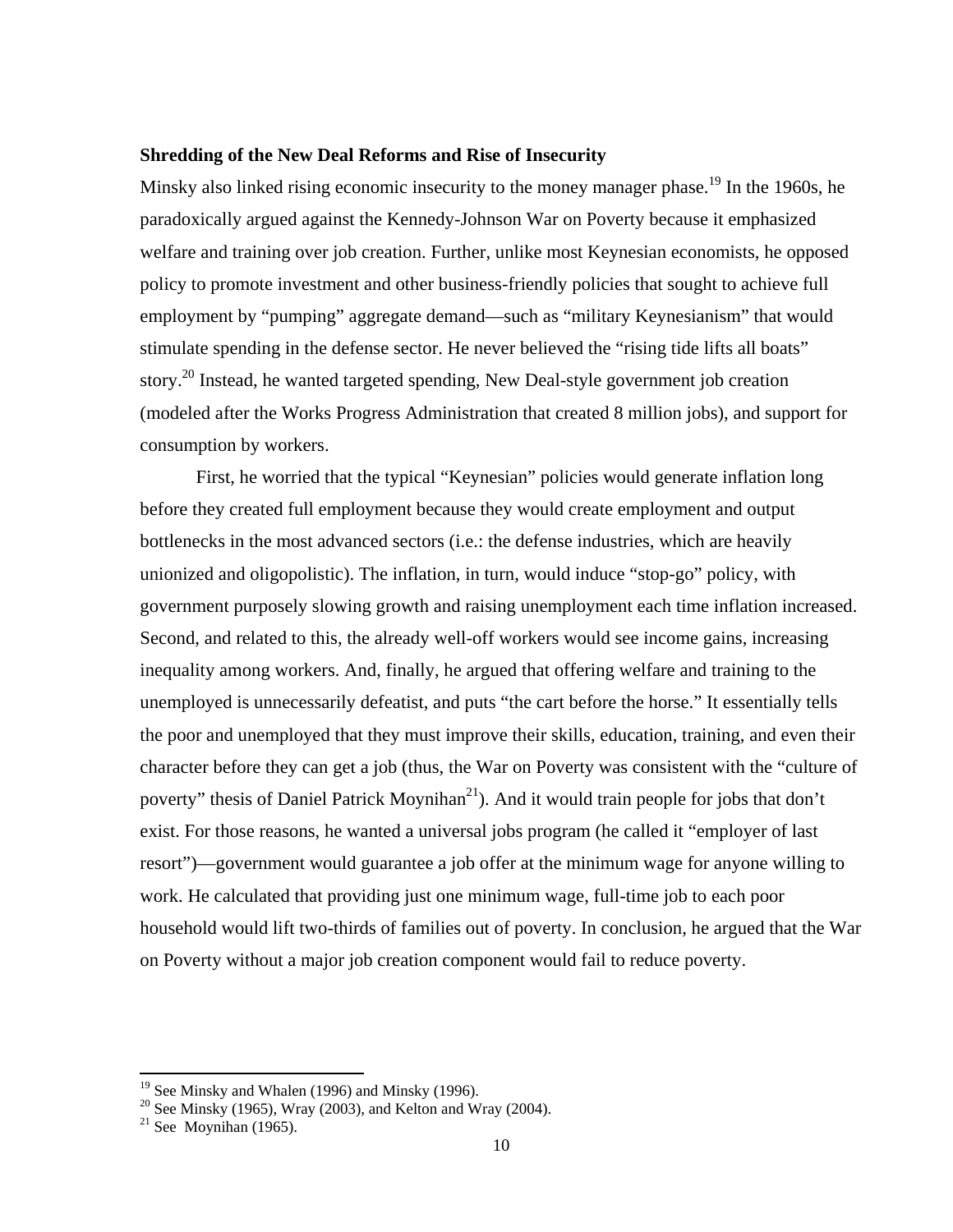Time would prove him correct—excluding elderly people on Social Security, there was no significant reduction of poverty rates during the War on Poverty years.<sup>22</sup> In any case, inequality began to rise, along with trend increases to the unemployment rate—at least until the boom-and-bust cycle that began with President Clinton. After a decade with some improvement of some social measures (during 1996-2006, unemployment trended somewhat lower, economic growth was a bit better, and poverty stopped rising), the GFC caused massive unemployment, increased poverty, and boosted inequality to record levels.

#### **Financial Bubbles, Goldilocks Growth, and Government Budgets**

As mentioned above, the financial sector grew relative to the nonfinancial sectors (manufacturing, agriculture, and nonfinancial services including government spending)—by the time of the GFC, the financial sector accounted for 20 percent of US national value added and 40 percent of corporate profits (Nersisyan and Wray 2004). By itself, it was an autonomous source of growth and also of rising inequality due to high compensation in the sector. Up to half of the college graduates from the elite colleges went into the financial sector because rewards there were far higher than in other sectors.<sup>23</sup> Compensation at the very top quite simply exploded.

This was at least implicitly recognized by the time of the Clinton administration—with worker income lagging behind, and with loss of US manufacturing jobs, the financial sector played a big role in the Clinton recovery of the 1990s. Indeed, economic growth was sufficiently robust and the boost to income at the very top caused federal government tax revenues to grow swiftly (it was called the Goldilocks economy—fast enough to create jobs but not so rapid as to generate inflation) (Godley and Wray 1999). The federal government's budget went into significant surplus for the first time since the late 1920s. While most economists thought that was good and praised President Clinton's projection that the surpluses would continue for at least 15 years, allowing all federal debt to be retired, a few of us at the Levy Economics Institute (Minsky's research home until his death in 1996) argued that the surplus would be short-lived.<sup>24</sup> And that it would kill the boom and cause a deep recession.

 $22$  See Kelton and Wray (2004).

<sup>23</sup> See the NPR report, "Stopping the 'Brain Drain' of the US Economy," *NPR*, February 6, 2012 http://www.scpr.org/news/2012/02/06/31135/stopping-the-brain-drain-of-the-us-economy/  $24$  See, for example, Wray (1999).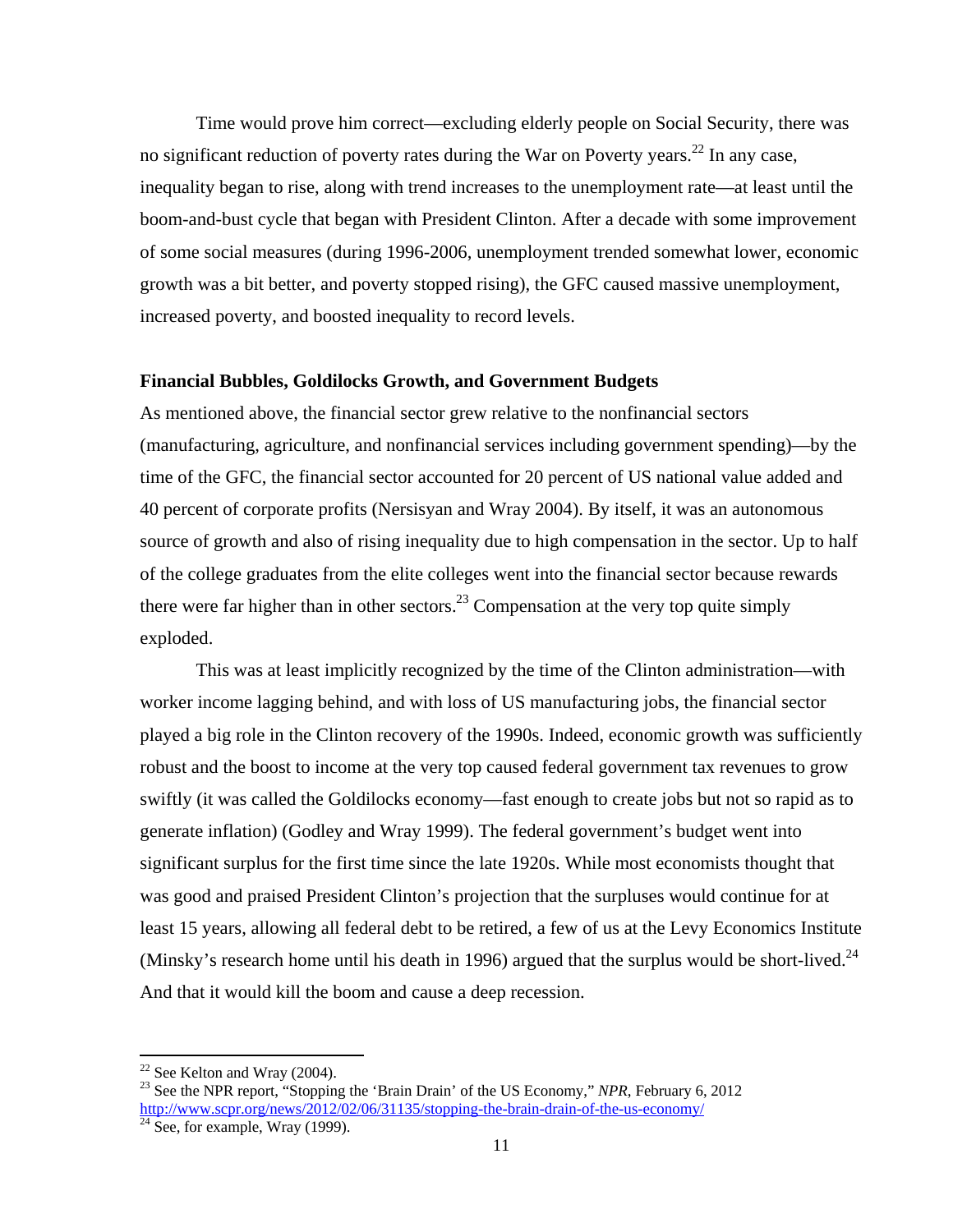Here's why. Wynne Godley at the Levy Institute had developed a "three balances" approach to macro analysis based on the accounting identity that the sum of the balances of the domestic private sector, the government sector, and the foreign sector must be zero (Godley and Wray 1999). While any one of these could run a surplus, at least one of the others would have to run a deficit. In the case of the US, by the late 1990s the government sector was running a surplus of about 2.5 percent of GDP, the foreign balance was 4 percent of GDP (meaning the US was running a trade deficit so the rest of the world had a surplus), and so by identity, the US private sector (firms plus households) had a deficit of 6.5 percent (the sum of the other two). In other words, the private sector was spending \$106.50 for every hundred dollars of income. Each year that the private sector spent more than its income, it went more deeply into debt. This was in some sense the "ugly" side of money manager capitalism: the growth of financial assets under management was equal to the growth of financial liabilities of *somebody*. (For every financial asset there is an equal financial liability.) We were sure the private sector debt load would become too great, and when spending fell the economy would slip into recession. That, in turn, would cause job losses and force defaults on some of the debt. We believed that would set off a severe financial crisis.

At the beginning of 2000, that appeared to be happening, but the crisis was not as severe as we expected. The private sector retrenched—spending less than its income—and the Clinton budget surpluses morphed into deficits. The Dot-Com bubble went bust and stock markets tanked. The Fed responded by lowering interest rates as the big budget deficits helped to restore economic growth. And then something amazing happened: the American consumer started borrowing again—at a pace even greater than during the Clinton boom. Much of that was to finance housing purchases and to buy big-ticket consumer items financed through "cash-out equity finance"—taking out second mortgages against homes. In other words, the US real estate boom had started. So, as it turned out, for a period of ten years, US households spent more than their incomes, with only the brief respite in the recession of 2000. Nothing like this had ever happened before. And it was aided and abetted by the practices of the money managers discussed above, inducing homeowners to go deeply into risky mortgage debt.

By 2007, the US ratio of debt to GDP reached an all-time peak of 500 percent, or, five dollars of debt to service out of each dollar of income (Nersisyan and Wray 2010). While much discussion in recent months has been about the government debt ratio, the debt of the household sector as well as of nonfinancial business and financial business were all much higher as a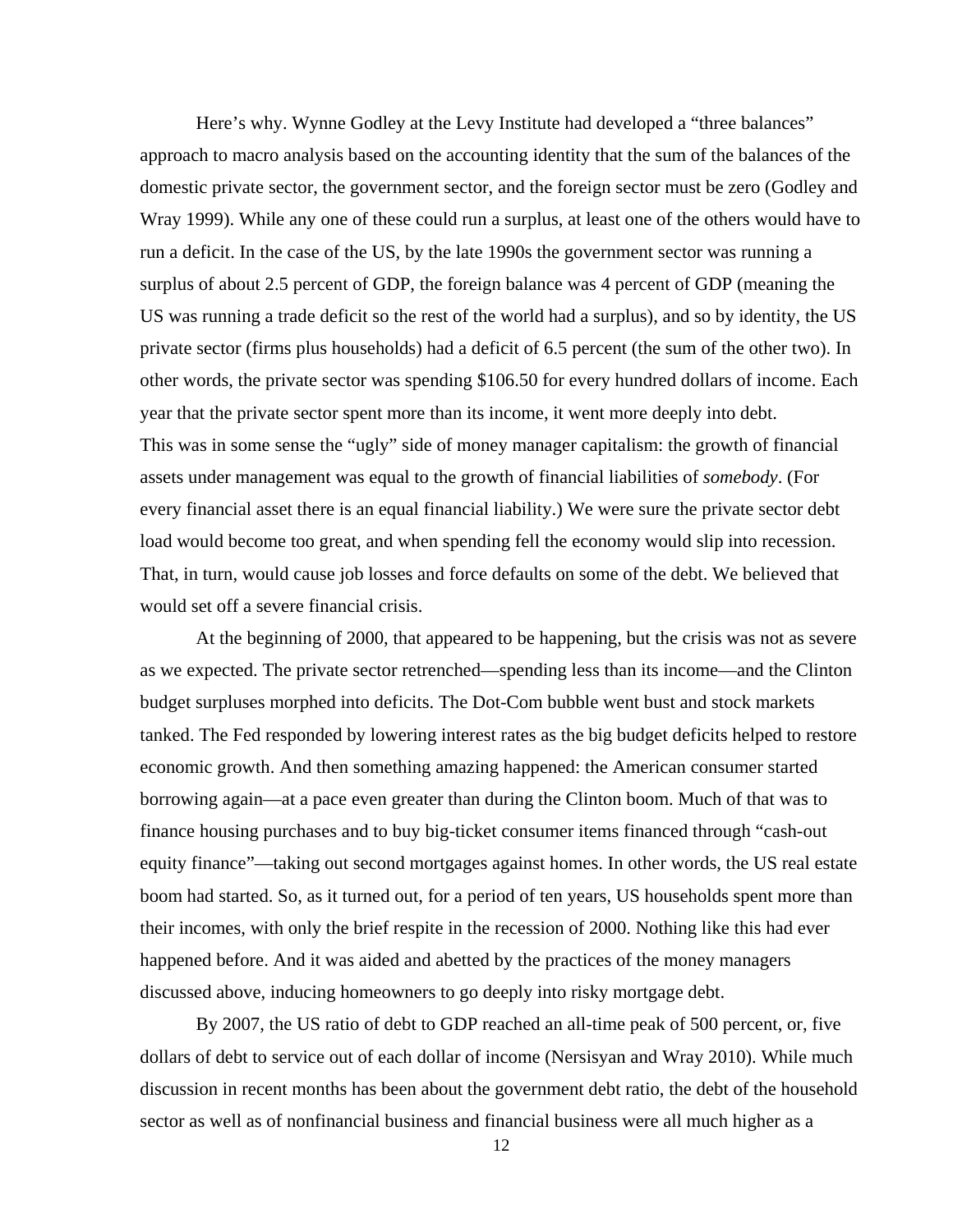percent of GDP. Nonfinancial business debt was actually not a huge problem, as much of this was due to long-term finance of capital equipment—and after 2000, US nonfinancial businesses actually did not borrow much. Household debt was a huge problem, of course, and still weighs heavily on consumers, preventing recovery. But what was particularly unusual, and had long been ignored, was the unprecedented rise of financial sector indebtedness, which reached almost 125 percent of GDP.<sup>25</sup>

The biggest political problem created from the experience of the Clinton years is that the wrong lesson was learned. The Clinton administration and many Democrats continue to believe that the budget surpluses were good for the economy; indeed, they argue that the Goldilocks growth was caused by surpluses. They point to the Bush deficits that followed the recession in 2000 as an example of mismanagement of the budget. And so when the GFC hit the economy, they joined with Republicans in keeping the fiscal response too small.<sup>26</sup> When the economic slowdown lowered tax revenues, the new Obama administration saw the budget deficit explode to 10 percent of GDP—highest since WWII. This generated a hysteria about deficits that made it impossible to get support for stimulus on the necessary scale. As a result, the economy would not recover.

# **Financialization, Layering, and Liquidity**

There is one final aspect of the rise of money manager capitalism that we need to understand. Above we mentioned that the financial sector's debt reached 125 percent of GDP. This is the debt of one financial institution to another. Most of it was very short-term, even overnight. This is the "financialization" and "layering" that many economists now recognize: debt on debt on debt. What financial institutions had done was to shift the source of finance from deposits (household checking accounts and saving accounts) to financing positions in assets by issuing mostly short-term, non-deposit liabilities held by financial institutions. As an example, a bank would purchase mortgage-backed securities (MBSs) by issuing commercial paper; the commercial paper in turn would be bought by a money market mutual fund (MMMF) that issued deposit-like liabilities to firms and households.

<sup>&</sup>lt;sup>25</sup> See D'Arista (2001); Nersisyan and Wray (2010).

<sup>&</sup>lt;sup>26</sup> For an examination of behind-the-scenes policy-making during the crisis, see Noam Scheiber, "Obama's Worst Year: The Inside Story of His Brush With Political Disaster," *The New Republic*, February 10, 2012 http://www.tnr.com/article/politics/100595/obama-escape-artist-excerpt?page=0,0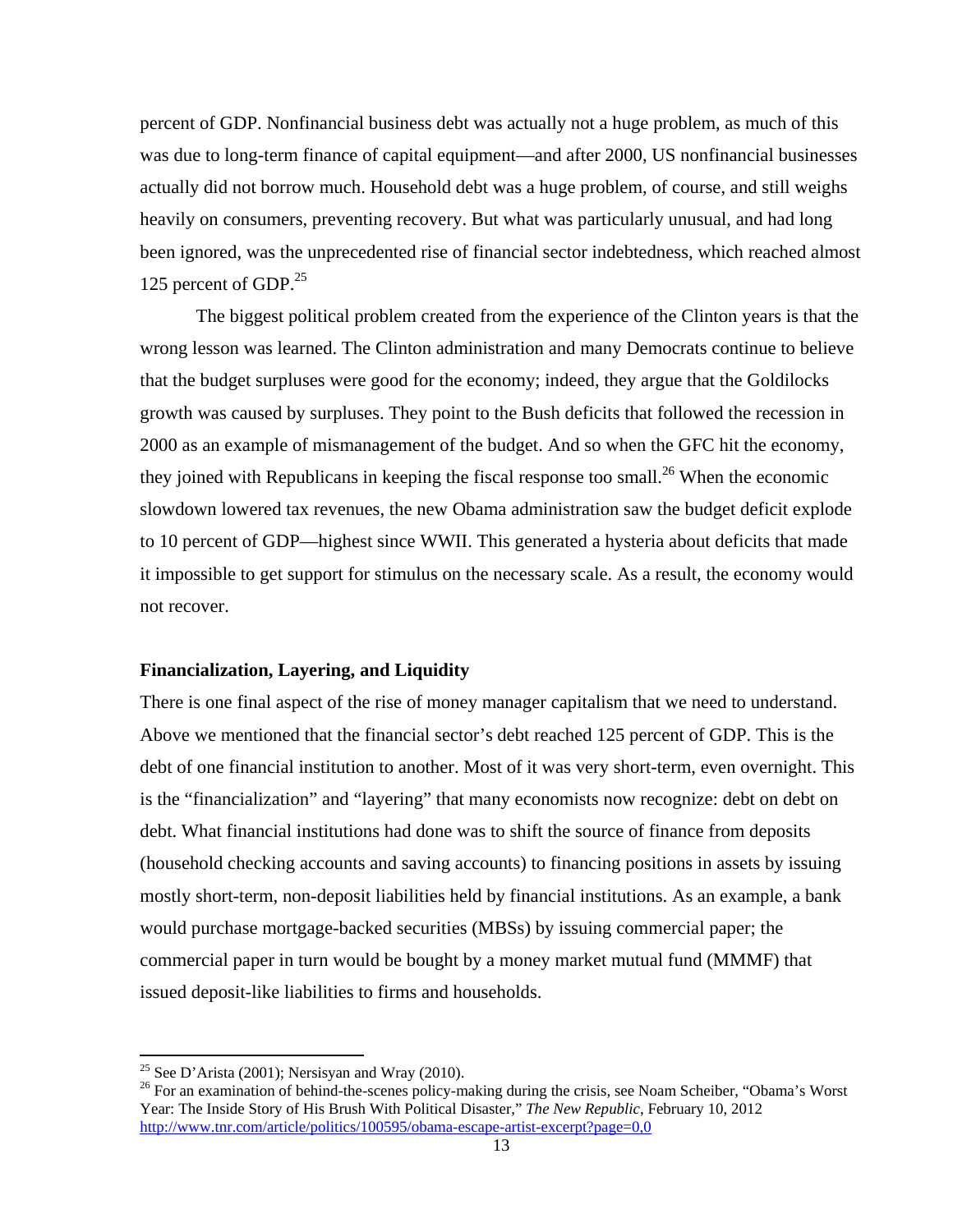Here's the problem. Household bank deposits are insured by the government (FDIC insurance), and banks have essentially unrestricted access to the Fed should they need to cover withdrawals. As such, runs on bank deposits are virtually a thing of the past—they almost never happen in the US any more. So bank deposits are a very stable funding source for banks that buy MBSs or other assets. When US mortgage markets tanked and bad reports were coming out about crashing market values of MBSs, households did not need to worry about their insured deposits. But the MMMFs worried about the uninsured commercial paper issued by banks—if the MBS assets were bad, the commercial paper was bad, too. That led to a run out of commercial paper, meaning banks had trouble refinancing their positions—and they could not simply sell the MBSs because there was no market for them.

Finally, the holders of "deposits" in MMMFs *did* run out of them, because they were not insured (Ricks 2011). Suddenly there was a "liquidity crisis"—a run into the most liquid and safe assets (insured deposits plus federal government debt) and a run out of almost everything else. Since financial institutions relied so much on borrowing from each other, and because they no longer trusted each other, the entire global financial system froze. Without government intervention, all financial institutions would have to "sell out position to make position," as Minsky put it, meaning sell their assets because they could no longer finance them. And that would lead to a debt deflation dynamic, because with no buyers, prices of financial assets would collapse. That is precisely what had happened in the 1930s.

#### **THE BAILOUT**

As in the case of the causes of the GFC, the details of the response by governments are complex and numerous. I will not go through the fiscal stimulus packages adopted by the US and other nations. These helped to put a floor on aggregate demand, preventing the deep recession from worsening into another great depression. However, among the large countries, only China mounted an effort that was sufficiently large enough to pull itself out of the downturn. In the US and other countries, the fear was that too much fiscal response would worsen deficits and burden the nations with debt. In truth, the deficits exploded, anyway, as plummeting spending and income destroyed tax revenues. Further, for reasons we cannot go into, these fears about sovereign deficits and debts were misplaced for nations like the US, UK, and Japan that issue their own currencies (Wray 2007). Let us turn, however, to the Fed's response—which, except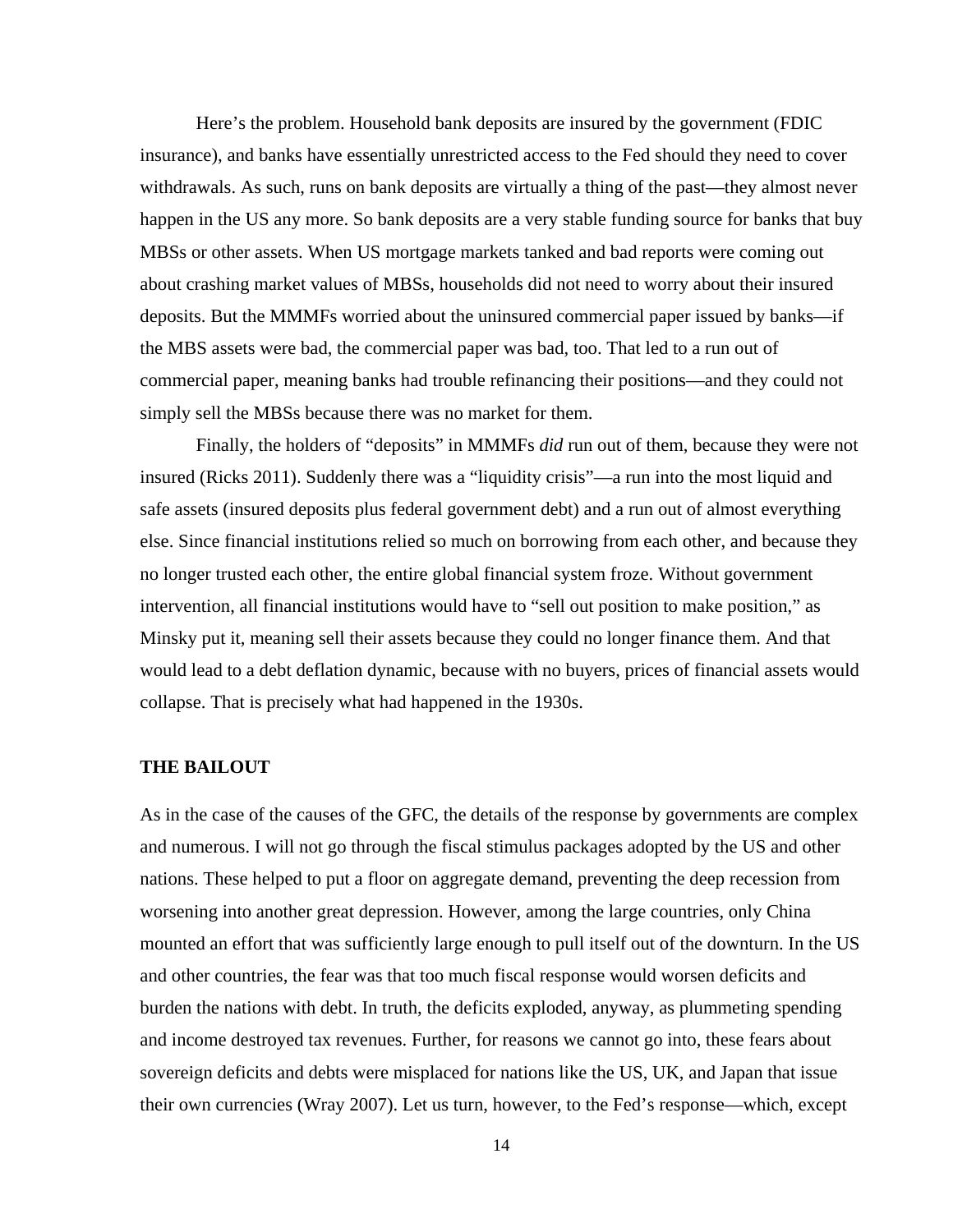for the 800 billion dollar fiscal stimulus package allocated to Treasury, was left to clean up the mess.

## **Liquidity or Solvency Crisis?**

It has been recognized for well over a century that the central bank must intervene as "lender of last resort" in a crisis. Walter Bagehot explained this as a policy of stopping a run on banks by lending without limit, against good collateral, at a penalty interest rate.<sup>27</sup> This would allow the banks to cover withdrawals so the run would stop. Once deposit insurance was added to the assurance of emergency lending, runs on demand deposits virtually stopped. However, as discussed, banks have increasingly financed their positions in assets by issuing a combination of uninsured deposits plus very short-term non-deposit liabilities (such as commercial paper). Hence, the GFC actually began as a run on these non-deposit liabilities, which were largely held by other financial institutions. Suspicions about insolvency led to refusal to roll-over short term liabilities, which then forced institutions to sell assets (Wray 2008a). In truth, it was not simply a liquidity crisis, but rather a solvency crisis brought on by all the risky and fraudulent practices.28

Not only did all "finance" disappear, but there was also no market for the trashy assets so there was no way that banks could sell assets to cover "withdrawals" (again, these were not normal withdrawals by depositors but rather a demand by creditors to be paid). As markets turned against one institution after another, financial institution stock prices collapsed, margin calls were made, and credit ratings agencies downgraded securities and other assets. The big banks began to fail.

It is important to note here that the solvency problems were largely limited to a handful of financial institutions—the biggest ones, including the top half dozen banks, the big investment banks, a few big mortgage lenders, and the big money market mutual funds. All but the MMMFs had been heavily involved in the risky and often fraudulent activities; the MMMFs got in trouble because they held the commercial paper of these (likely) insolvent institutions. The vast majority of US banks were not holding the trashiest assets, although some had made what would turn out to be risky home equity loans and commercial loans. In most cases, for all

 $^{27}$  For a critical analysis of interpretations of lender of last resort functions, see Todd (2002).

<sup>28</sup> See Edward Harrison, "Mervyn King: 'Systemic Insolvency Is Now The Problem,'" *Credit Writedowns*, December 17, 2010 http://www.creditwritedowns.com/2010/12/mervyn-king-systemic-insolvency-is-now-theproblem.html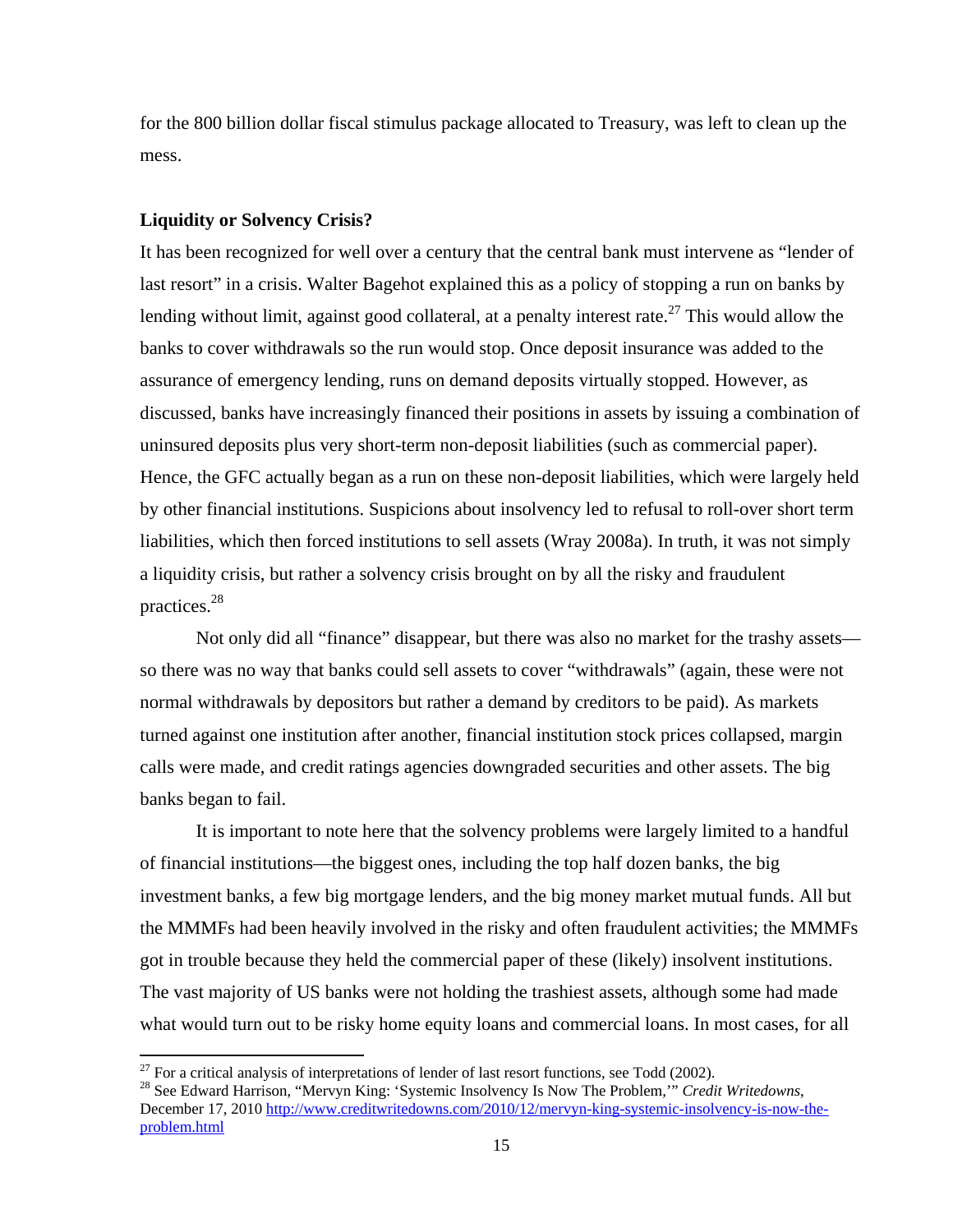but the biggest financial institutions, it was the GFC and then the deep recession that created problems with their loans.

Government response to a failing, insolvent bank is supposed to be much different than its response to a liquidity crisis (Shull 2012). In short, the government is supposed to step in, seize the institution, fire the management, and begin a resolution. There are alternative approaches to resolution, but in the case of the US, there is a mandate to minimize costs to the Treasury (the FDIC maintains a fund to cover some of the losses so that insured depositors are paid dollar-for-dollar). Normally, stockholders lose as do the uninsured creditors—which would have included other financial institutions. It is the Treasury (through the FDIC) that is responsible for resolution. In the midst of the crisis, Treasury Secretary Henry Paulson did ask Congress for funds to deal with the crisis and was provided with about \$800 billion. However, rather than resolving institutions that were probably insolvent, he first tried to buy troubled assets from them; and after realizing that he would need much more funding to take all the bad assets off their books, he switched to an attempt at recapitalizing them—buying stock in the troubled banks. Yet the crisis continued to escalate—with problems spilling over to insurers of securities, including the "monolines" (that specialized in providing private mortgage insurance) and then to AIG (a huge insurance company that had provided a particularly risky kind of "insurance" called credit default swaps that actually held no reserves against probable losses), to all of the investment banks and finally to the biggest commercial banks.

## **Deal-Making and Special Purpose Vehicles (SPVs)**

With Congress reluctant to provide any more funding, the Fed and Treasury gradually worked out an alternative approach. In addition to injecting capital into troubled institutions, the Treasury conducted a "stress test" that would supposedly identify institutions likely to fail. However, these tests set thresholds that were far too lax to be of any use.<sup>29</sup> When an institution did face failure, the Treasury and the Fed—usually represented by the New York Federal

 $29$  Noted risk analyst Christopher Whalen argued that "the stress test is about politics," insisting that the major banks would be insolvent if forced to absorb losses. See Edmund L. Andrews and Eric Dash, "Government Offers Details of Bank Stress Test," *New York Times,* Feb 25, 2009

www.nytimes.com/2009/02/26/business/economy/26banks.html. The stress test was conducted in Spring 2009 and was roundly criticized as being too weak. Later, the Treasury admitted that the results were "negotiated" with the banks under examination. See Tom Blumer, "WSJ: Treasury's Stress Test Results 'Negotiated'—Not to Mention Arbitrary and Potentially Corrupt," *News* Busters, May 10, 2009 http://newsbusters.org/blogs/tomblumer/2009/05/10/wsj-treasurys-stress-test-results-negotiated-not-mention-arbitrary-poten.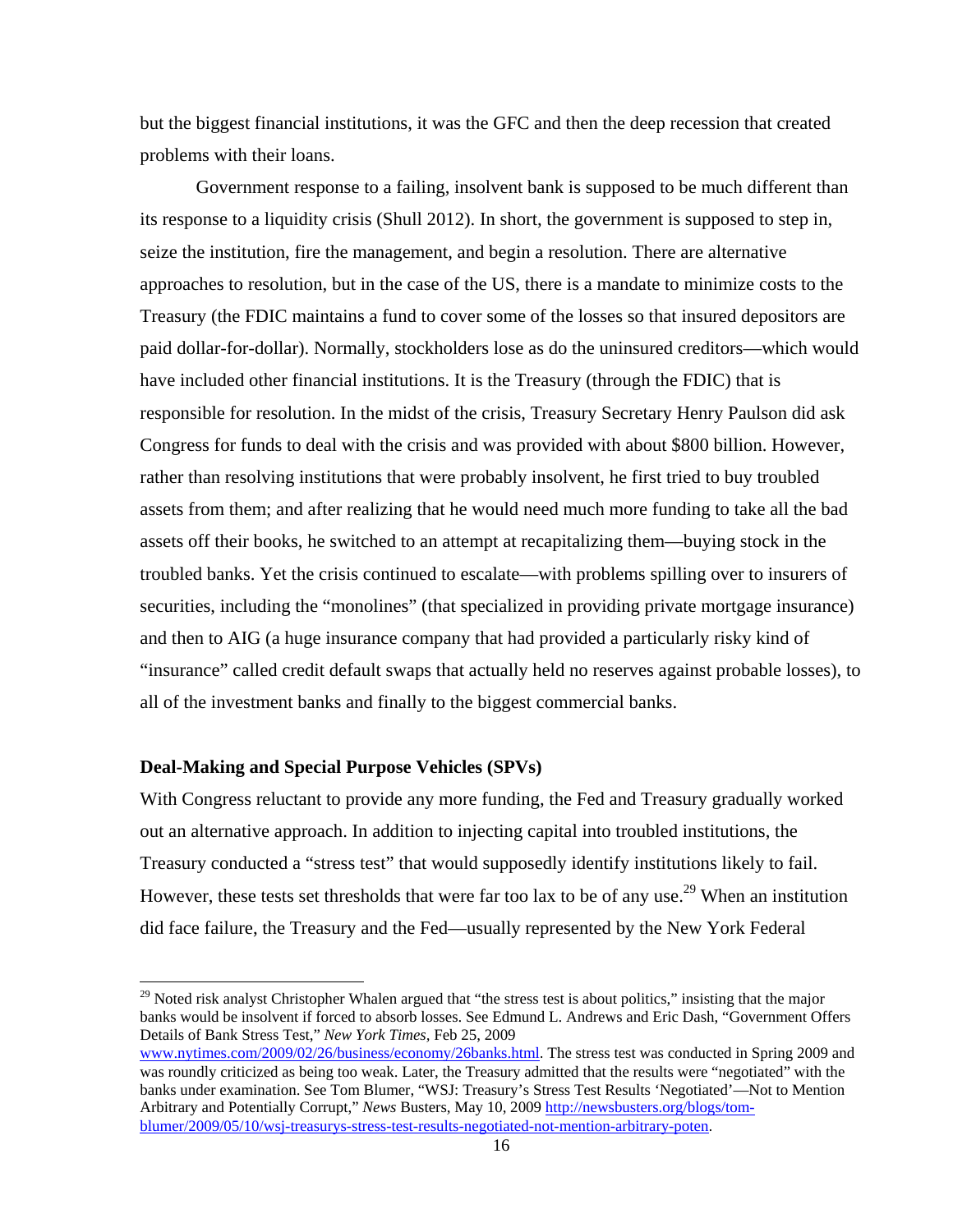Reserve Bank—would try to make a "deal" to merge the failing institution into another. Often it would be necessary for the Fed to lend to the failing institution for some period while the deal was negotiated. In addition, the Fed created a number of special facilities to provide funding for institutions and also to take troubled assets off their books. By purchasing bad assets, the Fed could conceivably turn a failing bank into a solvent bank. Let us briefly look at this alternative approach.

It must be emphasized that the US Treasury, and indeed the economic team of the Administration of President Obama, was heavily represented by individuals with experience in investment banking. In an interesting article by Davidoff and Zaring (2009), it is argued that the "bailout" can be characterized as "deal-making through contracts," as the Treasury and Fed stretched the boundaries of law with behind-closed-doors hard-headed negotiations. It appears that the government did negotiate with a view to keeping its own risk exposure limited; at the same time, it insisted on large "haircuts" to stockholders' equity but minimal losses to bondholders. It also avoided penalties on bank directors and officers—rarely investigating possible fraud or dereliction of duty. Finally, it avoided "market solutions" in favor of "orderly solutions." In other words, where markets would shut down an insolvent financial institution, the government would instead find a way to keep the institution operating by merger. The one major exception was Lehman Brothers, as the government allowed the investment bank to fail. Davidoff and Zaring attribute this to an attempt to demonstrate government's willingness to negotiate tough terms.

Further, government relied on the two institutions that are least constrained by the law: the Fed and the Treasury. Throughout the crisis, the government would stretch and flex its authority muscles but would not boldly violate the law. Davidoff and Zaring argue that the federal government was allowed substantial leeway in its interpretation as state courts were not likely to interfere. Further, the Fed has, in the past, interpreted its activities as exempt from "sunshine" laws.<sup>30</sup> In many ways, this "deal-making" approach that was favored over a resolution by "authority" approach is troubling from the perspectives of transparency and accountability as well for creation of "moral hazard."

 $30$  It literally "took an act of Congress" to get the Fed to release any information concerning its bailout of banks. Senator Bernie Sanders led a heroic effort (joined by long-time Fed critic Congressman Ron Paul and Congressman Alan Grayson) to shine some light on the Fed's bailout activities. As well, Bloomberg successfully sued for release of data under the Freedom of Information Act, forcing the Fed to "dump" 25,000 pages of data.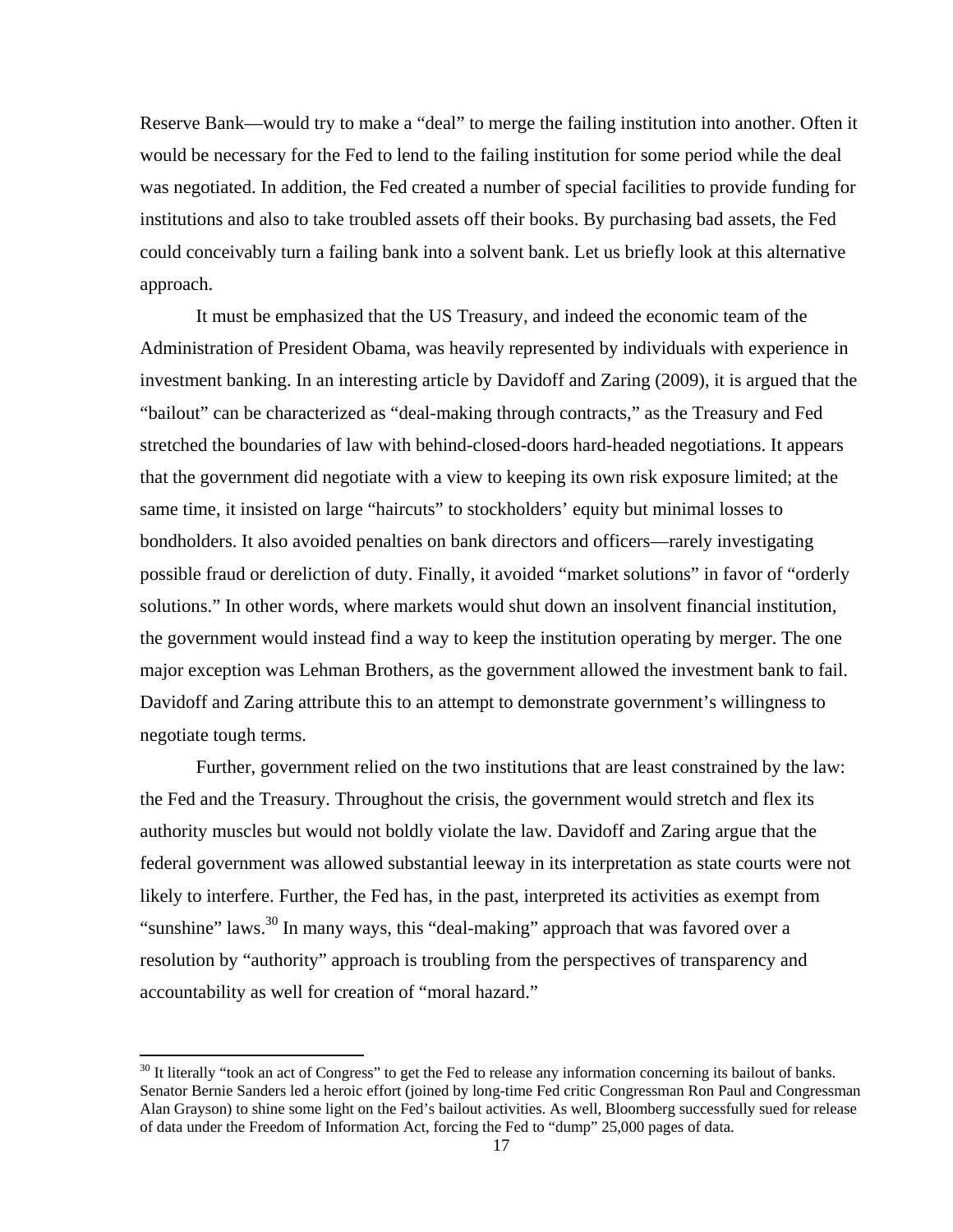The other aspect of this approach was unprecedented assistance through the Fed's special facilities created to provide loans as well as to purchase troubled assets (and to lend to institutions and even individuals that would purchase troubled assets). To be sure, in a crisis, the central bank must act as a lender of last resort. But the Fed's actions went far beyond "normal" lending. First, as discussed, it is probable that the biggest recipients of funds were insolvent. We cannot be sure of this because the Treasury's "stress tests" were wimpy; and while the FDIC is responsible for declaring depository institutions insolvent, it had a strong incentive to avoid doing so: its reserves were far too small and it could not risk going to a skeptical Congress to ask for more funding. Second, the Fed provided funding for financial institutions (and to financial markets in an attempt to support particular financial instruments) that went far beyond the member banks that it is supposed to support. It had to make use of special sections of the Federal Reserve Act, some of which had not been used since the Great Depression. And as in the case of the deal-making, the Fed appears to have stretched its interpretation of those sections beyond the boundaries of the law.<sup>31</sup>

We will not go through all of the facilities nor deeply into an examination of the sections invoked to justify the interventions. Instead we will focus on measures of the Fed's interventions. Note, it would not be accurate to call every intervention by the Fed a "bailout." Lending reserves by the Fed to a bank that is short of "liquidity" (reserves needed to meet withdrawals or clearing against other banks) is expected to increase sharply in a crisis. Further, the Fed decided to engage in massive "quantitative easing" (QE) that saw its balance sheet grow from well under \$1 trillion before the crisis to nearly \$3 trillion; bank reserves increase by a similar amount as the Fed's balance sheet grows. Such actions do not necessarily indicate a "bailout" as they could be consistent with "liquidity provision" to solvent banks.

Still, QE included asset purchases by the Fed that went well beyond treasuries—the usual asset bought by the Fed when it wants to inject reserves into banks. The Fed bought a lot of mortgage-backed securities in its QE, and while some of these were backed by Fannie and Freddie (hence, ultimately were government liabilities) the Fed also bought "private label" MBSs (not government backed). To the extent the Fed paid more than market price to buy "trashy" assets from financial institutions, that could be construed to be a "bailout." In any case, the Fed's actions went far beyond this—to include highly unusual actions that are reasonably

 $31$  See Mehra (2011).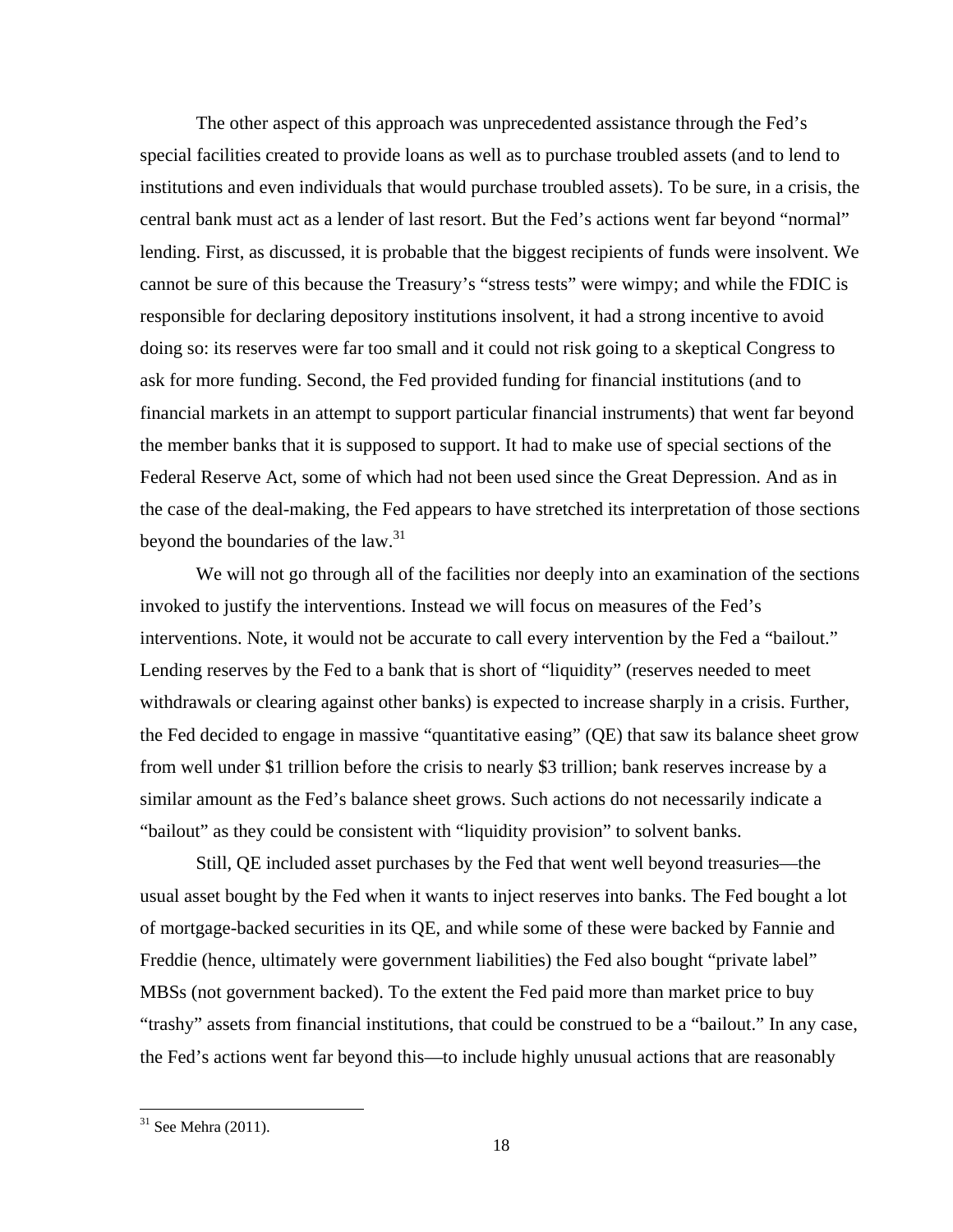characterized as a "bailout" of institutions that were probably insolvent. And the volume of such intervention is truly unprecedented—even the Great Crash saw nothing on this scale.

There are two main measures of the total Fed intervention that could qualify as unusual.<sup>32</sup> The first measure is "peak outstanding" Fed lending summed across each special facility (at a point in time). Several researchers have provided such a calculation—including the GAO, Bloomberg, and the Fed itself—and all reached a number around \$1.5 trillion. This occurred in December 2008—and represents the maximum outstanding loans made through the Fed's special facilities on any day since the crisis began. As of November 2011, total outstanding Fed loans stood at about \$800 billion. This measure gives an idea of the maximum "effort" to save the financial system at a point in time, and also some indication of the Fed's total exposure to risk of loss. To be sure, the Fed demands collateral against its loans and it is highly improbable that the Fed would lose anything close to that. Indeed, many of the special facilities were successfully wound down with no losses; the only facilities that are likely to incur big losses are those associated with the rescue of AIG.

The second method is to add up Fed lending and asset purchases through these special facilities over time to obtain a cumulative measure of the Fed's response. To be clear, if the Fed lent \$1 billion each day, and that was repaid each evening only to be renewed the next morning with another \$1 billion, that would total \$30 billion of Fed response over a month. The cumulative measure counts every new loan and every asset purchase made over the course of the life of each special facility. Some of the facilities lasted only a short period, others lasted for two years or more. In some cases, a financial institution borrowed a large amount of funds for a very short period; in other cases, an institution repeatedly borrowed, returning to the Fed many times and remaining in debt for periods up to nearly two years. The cumulative measure would capture such repeated borrowing as continued Fed assistance to the troubled institution. Thus, even if the second institution borrowed less on any given day, the Fed response to help it could sum to a number as large as a short period of assistance through a large loan to an institution that recovered quickly and needed no further help. Finally, another reason to provide a cumulative measure is to indicate just how unprecedented the Fed's intervention was in terms of time. The crisis began in early 2007 (although most of the facilities were created in 2008) and

 $32$  See Felkerson (2011).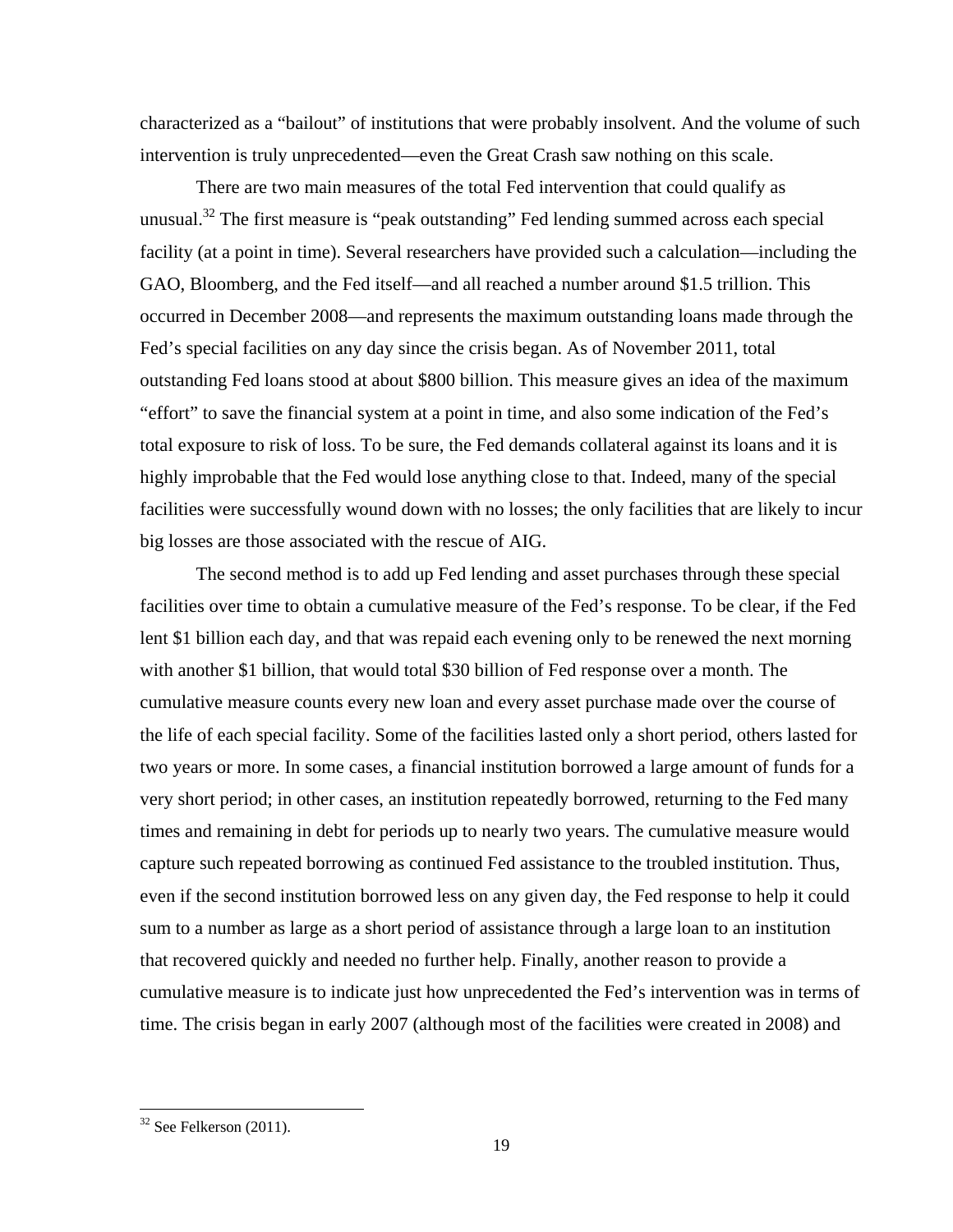major Fed interventions continued until 2010 (Fed support for Eurobanks was ramped up again in 2012).

Two University of Missouri–Kansas City graduate students, Andy Felkerson and Nicola Matthews, have carefully summed the cumulative lending and asset purchases through the special facilities, obtaining a total Fed response of more than \$29 trillion for the period to November 2011 (Felkerson 2011). To put that in perspective, it is over twice as large as a full year's worth of GDP (the measure of annual production and income). For comparison, after the "Great Crash" of 1929, the Fed lent to 123 institutions a total of \$23 million in today's dollars between 1932-36 (Mehra 2011). You would need to add six zeroes to the Fed's response to the Great Crash to get close to its response to the GFC! The word "unprecedented" really does not adequately describe the Fed's intervention to rescue financial institutions. In the beginning of 2008, the Fed's balance sheet was \$926 billion, of which 80 percent of its assets were US Treasury bonds; in November 2010, its balance sheet had reached \$2.3 trillion, of which almost half of its assets were MBSs. Over the next year, it ramped-up its purchases of treasuries (and reduced its use of the special facilities) so that its balance sheet was close to \$3 trillion—three times larger than it was on the eve of the crisis.

And still there is no end in sight.

One final comment: many of the Fed's special facilities used "special purpose vehicles" created to buy assets or to make loans. Note the creation of SPVs by banks had played a big role in causing the GFC—banks created SPVs to move risky assets off their balance sheets so that they would not need to hold capital, and so that government regulators and supervisors would not see the risk. This allowed banks to take on much more risk and more leverage in an effort to increase profits. In an ironic twist, the Fed followed the example set by banks as it created SPVs to subvert constraints written into the Federal Reserve Act.

As discussed above, there is no problem with Fed lending to member banks to stop a run. It is a bit more problematic to lend to *insolvent* member banks, but still legal. In "unusual and exigent" circumstances, the Fed is free to go much farther under Section 13(3) of the Federal Reserve Act; although as Mehra (2011) explains, the bar is still high. In such circumstances, the Fed can lend to individuals, partnerships, and corporations at a discount if they are unable to secure adequate credit from other banks. Further, it must lend against indorsed or secured assets. But here's the problem with the Fed's invocation of this section to justify its intervention: it created SPVs and then lent to them so that they could buy troubled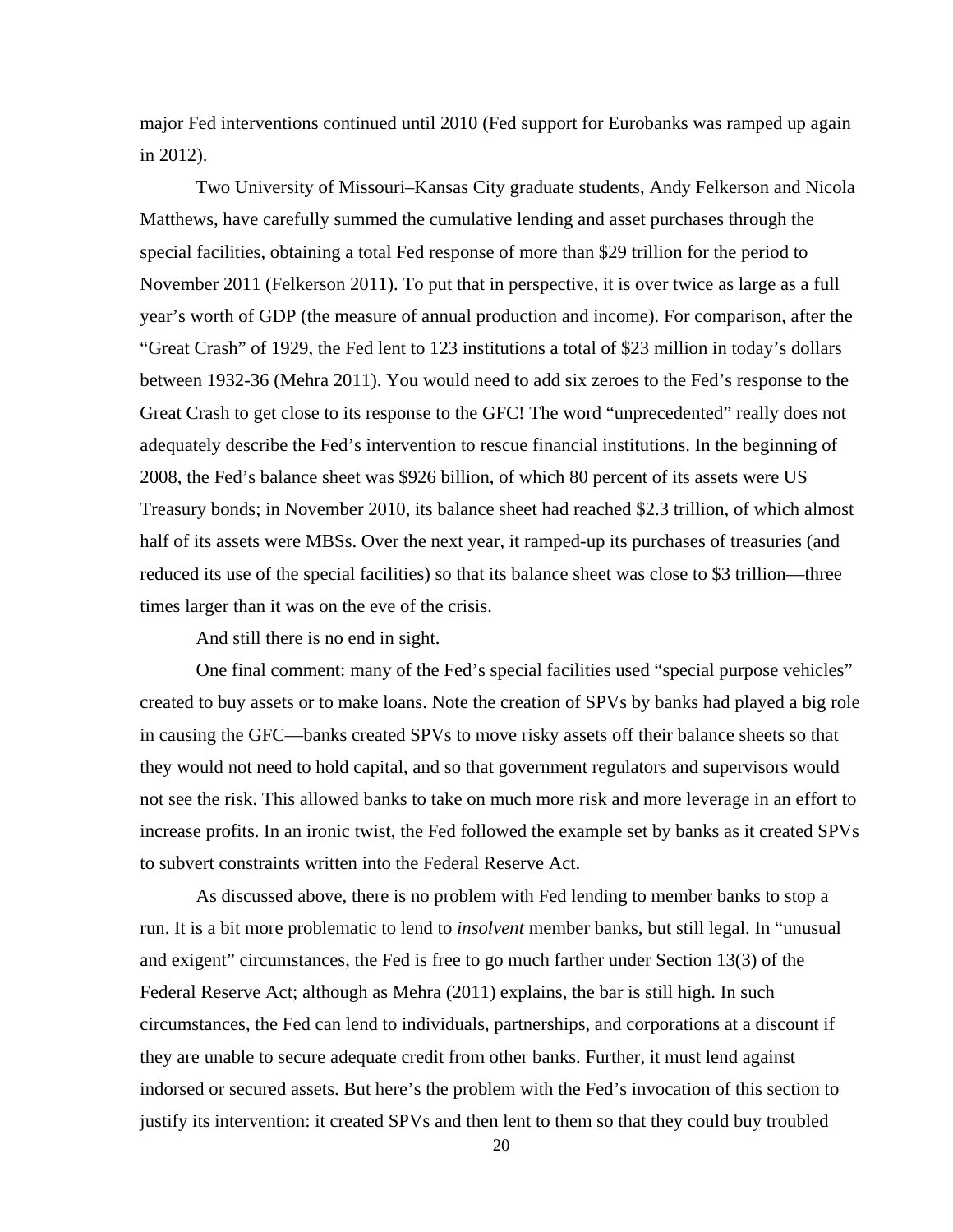assets. In other words, it financed the purchase of an asset, rather than making a loan. In most cases, its loan was to its own SPV, and not to the party that needed assistance. In some cases, the loans were not technically "discounts," and were not against endorsed assets (the SPVs owned no assets until they got the loans so they could buy troubled assets); and in most cases, the beneficiaries could have obtained loans from other banks, albeit at higher interest rates. In all these respects, the law was "stretched" if not subverted. In all those respects, this looks like "bailout" and not "liquidity provision."

The volume of Fed assistance of questionable legality under 13(3) was very large. Its four SPVs lent approximately \$1.75 trillion (almost 12 percent of the total Fed cumulative intervention). In addition, its questionable loan programs that either lent against ineligible assets or lent to parties that were not troubled total \$9.2 trillion (30 percent of the total intervention). In sum, of the \$29 trillion lent and spent by fall 2011, over 40 percent was perhaps improperly justified under section  $13(3)$ .<sup>33</sup>

# **Incentives**

With the "deal-making" and "bailout" approaches of the Fed and Treasury, it is unlikely that financial institutions have learned anything from the crisis—except that risky behavior will lead to a bailout. In the Savings and Loan crisis of the 1980s, many institutions were shut down and resolved, and more than a thousand officers in top management served jail time. In the current crisis, no top officer has been prosecuted, much less jailed. Banks have been slapped on the wrists with some fines—usually without being forced to admit wrong-doing.

Critics like Walker Todd have long argued that continued expansion of government's "safety net" to protect "too big to fail" institutions not only runs afoul of established legal tradition, but also produces perverse incentives and competitive advantages (Todd 2002). The largest institutions enjoy "subsidized" interest rates—their uninsured liabilities have de facto protection because of the way the government (Fed, FDIC, OCC, and Treasury) props them up, eliminating risk of default on their liabilities (usually only stockholders lose). The "dealmaking" approach described above extended the principle of lender of last resort activities to entirely novel areas—protecting creditors of even shadow banks and, as discussed, favoring bond holders while forcing stockholders and securities holders (and defrauded homeowners) to

 $33$  Author's calculations based on Mehra (2011) and Felkerson (2011).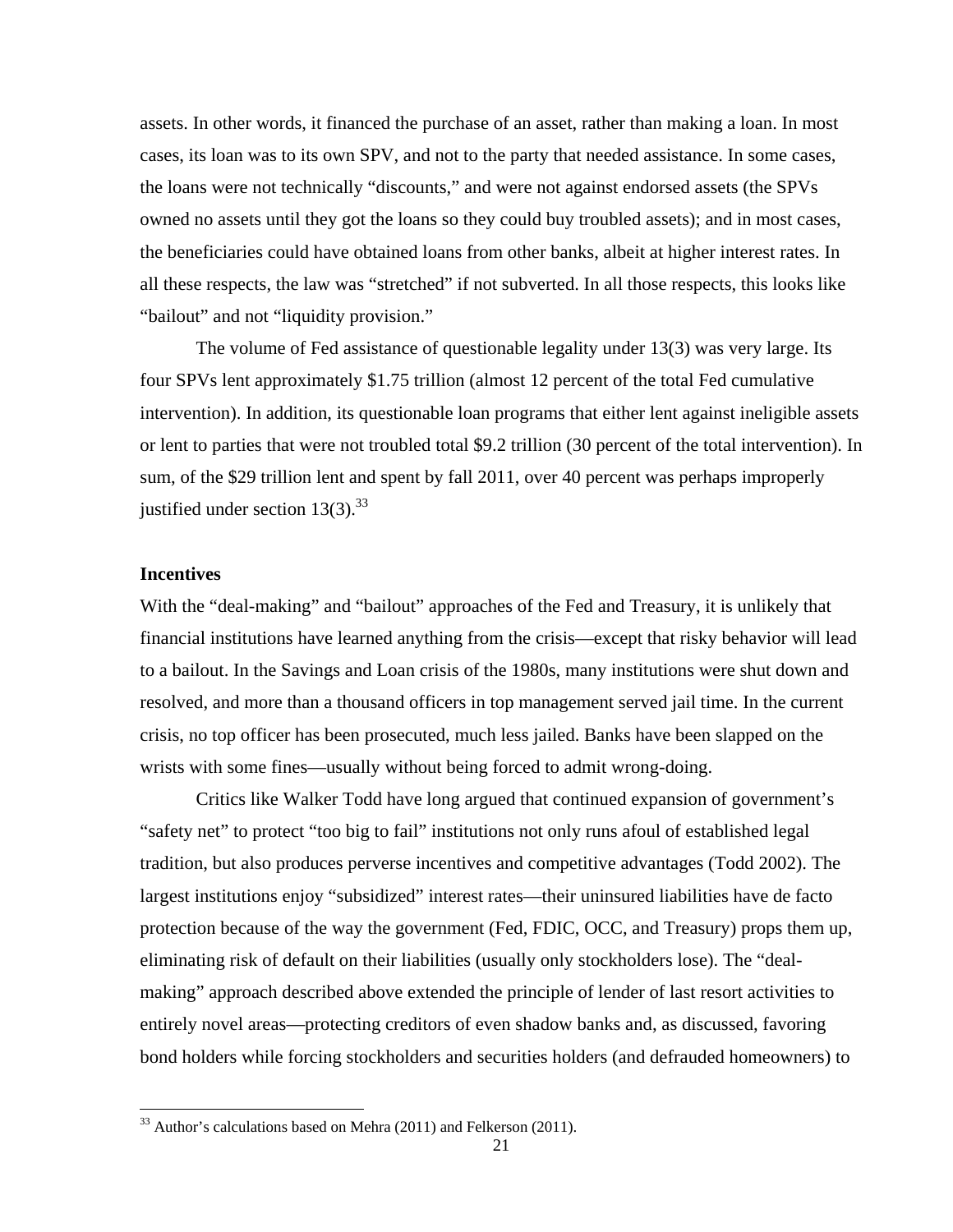take losses. As William Black argues, these "too big to fail" institutions are really "systemically dangerous institutions" (SDIs), mostly run as "control frauds" to enrich top management.<sup>34</sup> As long as they remain in business, they destroy economic value—not just the capital value of the firm, but the financial and real wealth of the economy as a whole. Total financial losses that can be attributed to the GFC already exceed \$10 trillion and will eventually sum to much more. And, of course, that does not include the "real" economic losses—nearly 10 million jobs in the US alone.

With all the government support, most of the financial institutions have so far survived the crisis. While they are reluctant to quickly resume the practices that caused the crisis subprime lending, securitization of junk assets—they did not suffer much from them. It is probable that if the economy and financial sector were to recover, risky practices would come back.<sup>35</sup> Further, and more alarmingly, the financial sector bounced right back to taking 40 percent of corporate profits, to pay-outs of huge bonuses to top management and traders, and to accounting for 20 percent of value-added toward national GDP.

No significant financial reforms made it through Congress. All of this is in sharp contrast to the 1930s New Deal reform. Half of all banks failed that time around, and most of the survivors were taken over by the government. Management was replaced. The Pecora Commission was given relative free reign to investigate the causes of the crisis and to go after the crooks. Widespread defaults and bankruptcies wiped out a lot of the private sector's debt. The financial sector was down-sized and rendered unimportant for several decades. World War II led to budget deficits equal to 25 percent of GDP, and government debt grew much faster than income so that it flooded private portfolios with safe and liquid assets. The New Deal provided jobs and then a safety net for those who fell through the cracks of the "Golden Era" of US economic growth. The "managerial, welfare-state" version of capitalism emerged to replace finance capitalism. This time, after the GFC, we still have the modern version of finance capitalism—money manager capitalism--somewhat worse for the wear, but still pumping up commodities market bubbles and the stock market.

<sup>34</sup> See William K. Black, "The Two Documents Everyone Should Read to Better Understand the Crisis," *The Huffington Post*, February 25, 2009 http://www.huffingtonpost.com/william-k-black/the-two-documentseveryon\_b\_169813.html.<br><sup>35</sup> There are already some reports that subprime MBSs are making a comeback. See Jillian Berman, "Subprime

Mortgage Bonds Back In Fashion," *The Huffington Post*, February 17, 2012 www.huffingtonpost.com/2012/02/16/subprime-mortgage- n 1282157.html.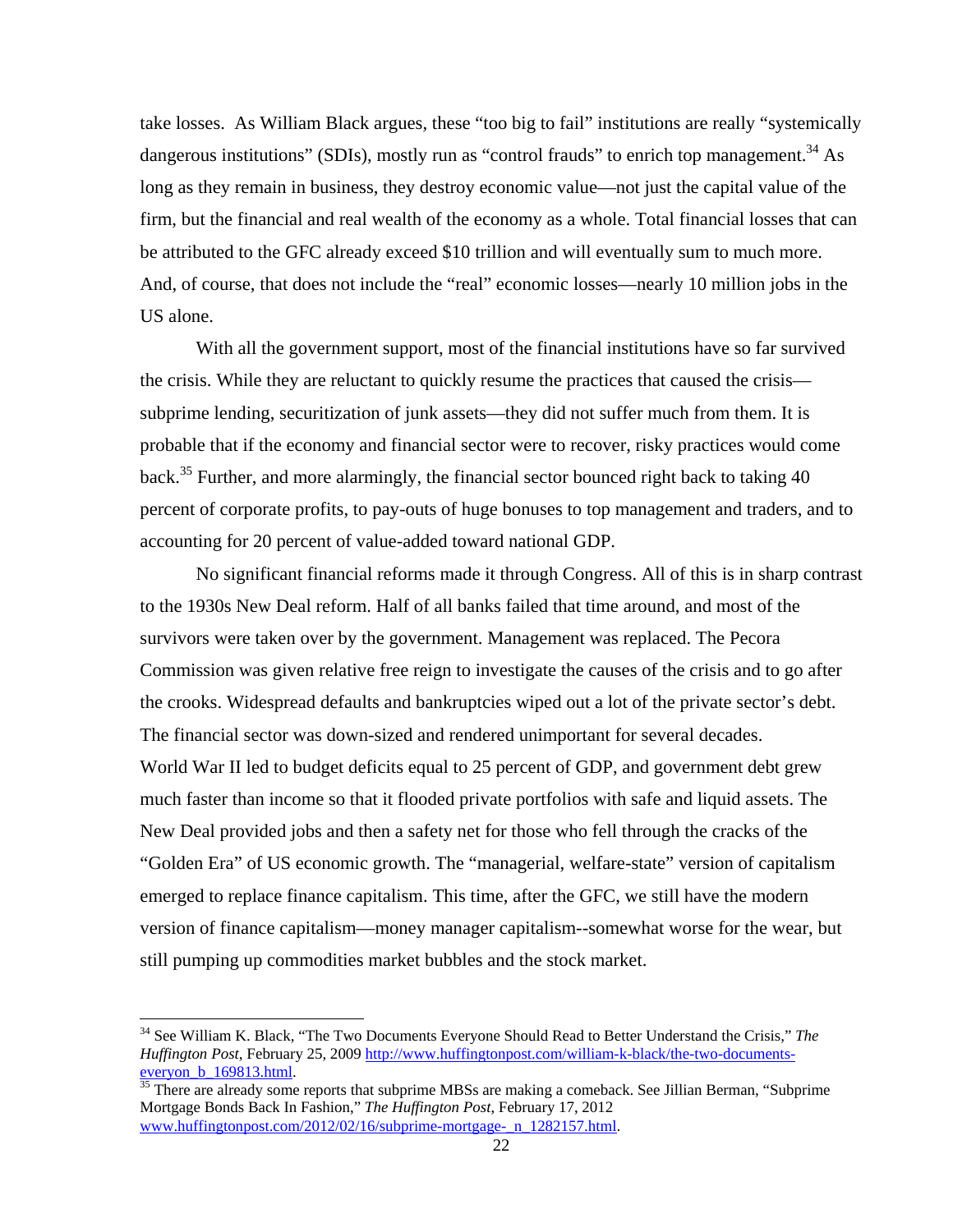## **CONCLUSIONS AND PROSPECTS**

In his *General Theory*, J.M. Keynes argued that substandard growth, financial instability, and unemployment are caused by the fetish for liquidity. The desire for a liquid position is antisocial because there is no such thing as liquidity in the aggregate. The stock market makes ownership liquid for the individual "investor," but since all the equities must be held by someone, my ability to sell-out depends on your willingness to buy-in.

Over the past several decades, the financial sector, taken as a whole, moved into shortterm finance of positions in assets. This is related to the transformation of investment banking partnerships that had a long-term interest in the well-being of their clients to publicly held, pump-and-dump enterprises whose only interest is the well-being of top management. It also is related to the rise of shadow banks that appeared to offer deposit-like liabilities but without the protection of FDIC. It is related to the Greenspan "put" and the Bernanke "great moderation" that appeared to guarantee that all financial practices—no matter how crazily risky—would be backstopped by Uncle Sam. And it is related to very low overnight interest rate targets by the Fed (through to 2004) that made short-term finance cheap relative to longer-term finance.

All of this encouraged financial institutions to rely on insanely short short-term finance. Typically, financial institutions were financing their positions in assets by issuing IOUs with a maturity of mere hours. Overnight finance was common—through repos, asset-backed commercial paper, and deposit-like liabilities.

On the other hand, the assets were increasingly esoteric positions in mark-to-myth structured assets with indeterminate market values—indeed, often with no real markets into which they could be sold. Further, many of these assets had no clearly defined income flows virtually by definition, a NINJA loan (no income, no job, no assets) has no plausible source of income to service the debt. That is just the most outlandish example—but much of the "asset backed commercial paper" (ABCP) had no reliable source of sufficient income to service the liabilities issued. US debt-to-GDP ratios reached 500 percent—there was a dollar of income to service \$5 of debt. Inevitably, the short-term liabilities of financial institutions could not be serviced—and they could be rolled over only so long as the myths were maintained.

As soon as some holders of these risky assets wondered whether they would be repaid, the whole house of cards collapsed. And that largely took the form of one financial institution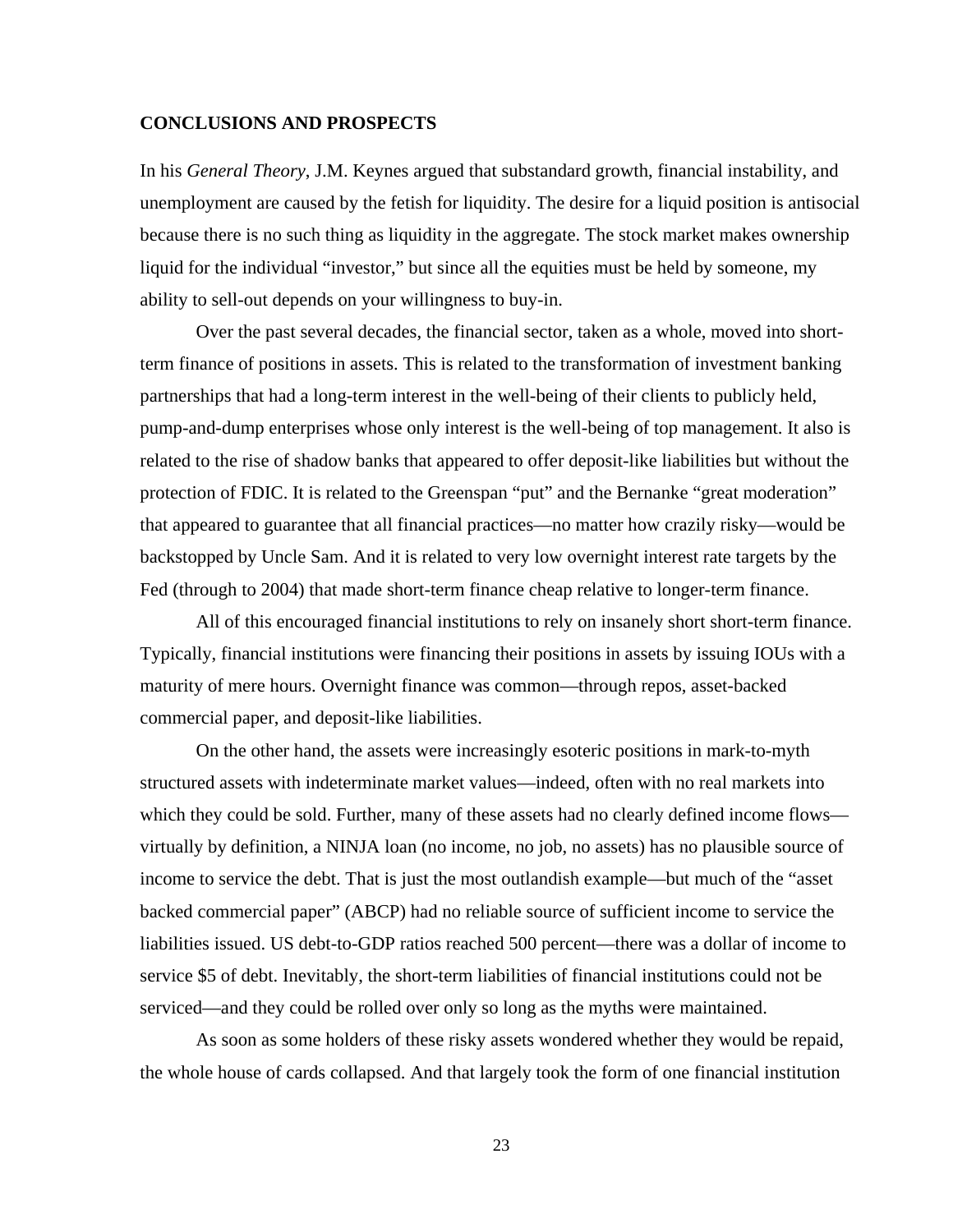refusing to "roll over" another financial institution's short term IOUs. Four years and trillions of lost dollars of wealth later, we are still in crisis. $36$ 

Since 2008, we've had a steady stream of recommendations concerning what to do to remedy the problem. Most of the "reforms" suggested misidentify the problem, or have no political viability. The Dodd-Frank legislation that was finally passed is toothless and will do little to remedy current problems or to prevent future crises. It does have one positive effect: many of the Fed's bailout actions last time around are now illegal—but where there's a will, there's a way to get around such restrictions (Ricks 2011). Still, so far as legislative reforms go, the best we can hope for is that the next crash will open the possibility for real reform.

In an interesting piece, former Treasury advisor Morgan Ricks has offered a proposal that is thoughtful, coming down squarely in the middle of those who want to tweak a few more regulations and those who want to close down the biggest institutions.37

Morgan quotes University of Chicago's Douglas Diamond that "financial crises are always and everywhere about short-term debt." Financial crises occur because of this conflict between the desire for liquidity by individuals, and the impossibility of liquidity for society as a whole. Think of it this way: all assets—financial or real—must find homes, so we cannot all get out of them simultaneously. In a crisis, that is precisely the problem: we all try to sell out, but cannot. In the GFC, holders of the very short-term liabilities of financial institutions rationally decided to get out. A lot of the analyses of a run to liquidity rely on the supposition of irrationality, but there was nothing irrational about the run out of short-term financial institutions liabilities in 2008. These institutions were holding bad assets. The suspected insolvency led immediately to a liquidity crisis as creditors refused refinance. So what is Morgan Ricks' solution? "Term out:" force financial institutions that take risky bets to finance their positions in assets by issuing longer-term liabilities. In that case, there is no easy way to "run out." The creditors are locked into the crazy bets made by the debtors. Maybe they'll pay off; maybe they won't.

Turning to investment banks, before 1999 they used partner's money, with low leverage. But then they went public and adopted a new business model: maximize share prices—and top management was rewarded with bonuses for doing so. To align interests, part of their

 $36$  For discussion of the economic fallout, see FCIC (2011): Chapter 21.

<sup>37</sup> See Morgan Ricks, "A Former Treasury Adviser On How To Really Fix Wall Street," *The New Republic*, December 17, 2011 www.tnr.com/print/article/politics/98659/wall-street-term-out-panic.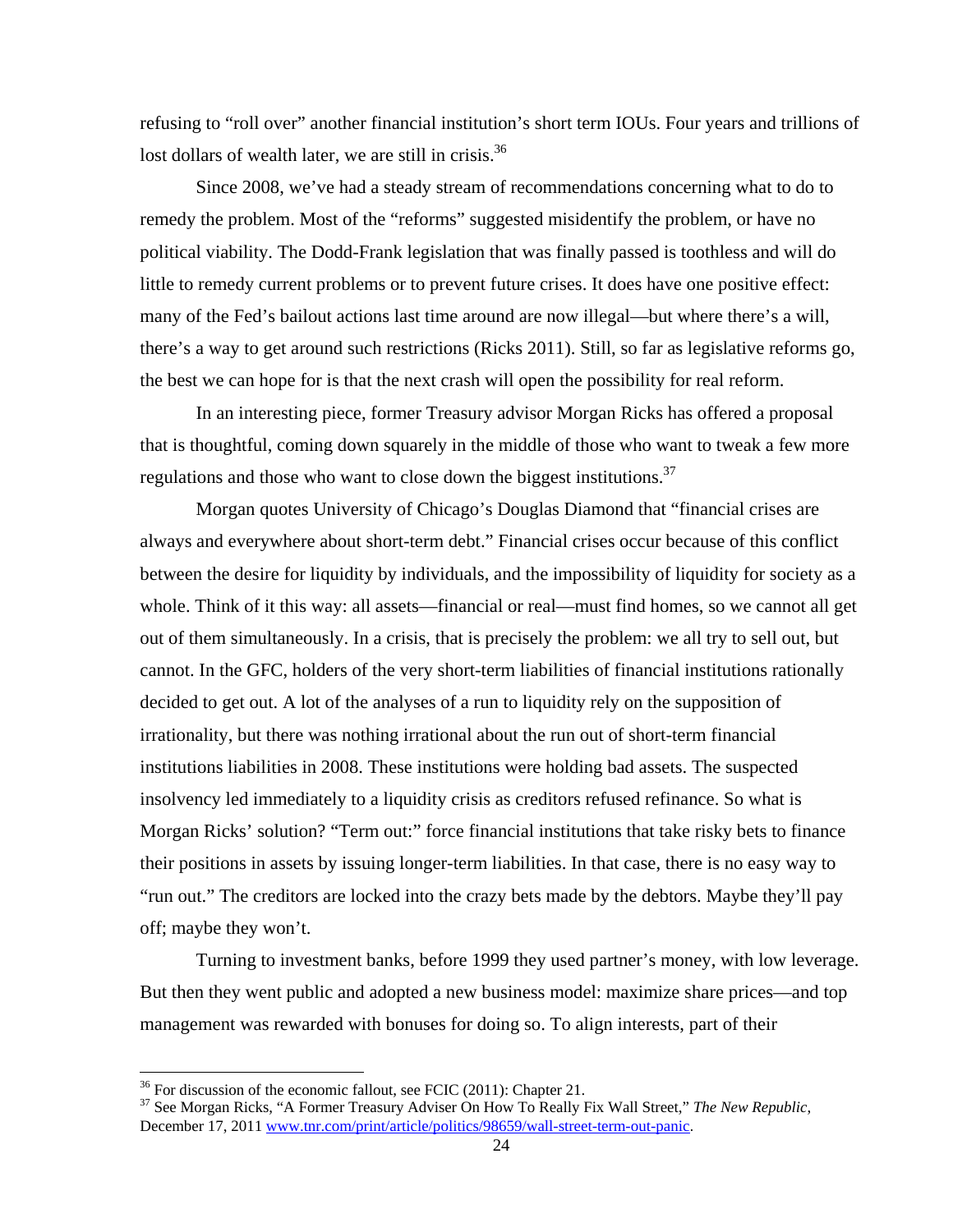compensation was in the form of stock options. They greatly increased leverage and moved to short-term finance. The investment banks made people like Hank Paulson and Bob Rubin rich and then the top management obtained positions in Treasury which helped to back-stop the banks' risky positions. The so-called "Greenspan put" and the "Bernanke great moderation" convinced markets that these risky short term liabilities issued by investment banks betting in complex collateralized debt obligations squared and cubed were actually as safe as FDICbacked bank deposits. And then when the whole thing collapsed, the Fed and Treasury really did bail them out—to the tune of tens of trillions of dollars.

Ricks' Solution: segregate financial institutions into two mutually exclusive camps. One is subject to regulation and supervision of the asset side of its balance sheet. It gets to issue insured deposits. As these are payable on demand, they are by nature short-term, and are the primary medium of exchange and means of payment that is necessary in any monetary economy. It's a safe and sound camp that restores the protection afforded by Glass Steagall.

The other camp consists of all those who are not subject to such supervision and regulation. They are pretty much free to buy any assets, but they must "term out"—financing by using long-term liabilities. And they cannot issue anything that purports to be similar to a deposit. In short, they offer an experience that is not suitable for everyone. This will reduce the problem of short-termism with respect to financing positions in risky assets. It also mitigates the complaint about excessive regulation—any institution that hates regulation can avoid it almost completely by funding long-term. And it makes the payments system safe by keeping the risky operators out. Now, will that long-term funded and unregulated partition of the financial sector periodically crash and burn? Yes it will, and those that take excessive risks will fail.

The Fed's bailouts of Wall Street certainly stretched and might have violated both the law as established in the Federal Reserve Act (and its amendments) and also well-established procedure. There is a long tradition in the Fed of a distinction between continuous versus emergency borrowing at the Fed. Briefly, the Fed is permitted to lend (freely as Bagehot recommended) to resolve a liquidity crisis, but it has long refused to provide "continuous" lending. Here the idea is that the Fed should stop a liquidity crisis, but then solvent financial institutions should quickly return to market funding of their positions in assets. The crisis started in 2008. Four years later the Fed is still lending and at "subsidized" (below market) interest rates.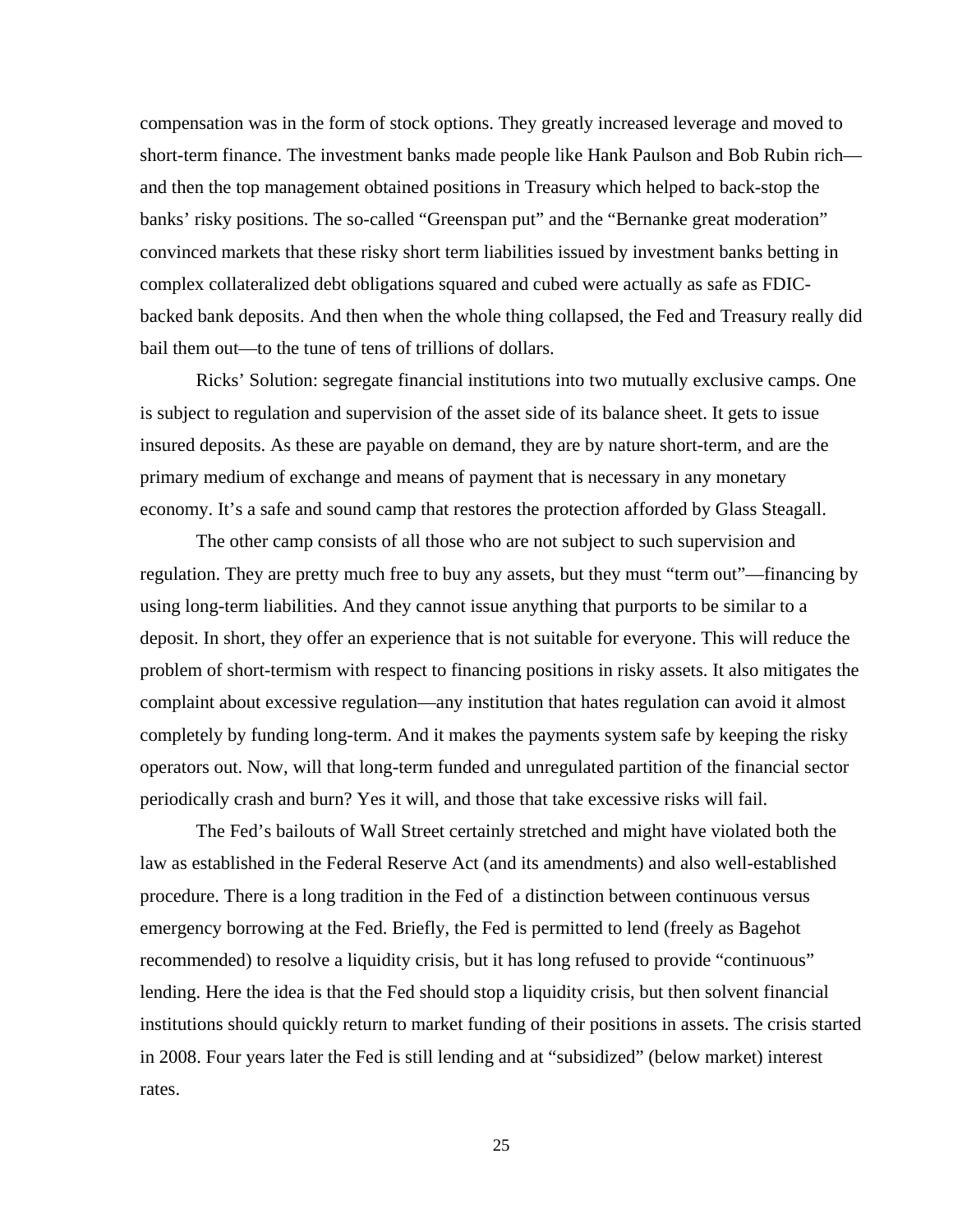The Fed is also generally prohibited from lending to "nonbank" financial institutions what we now call shadow banks that are not members of the Federal Reserve System and that do not issue FDIC insured deposits. However, there is an exception granted in the Fed's "13(3)" provisions that allow the Fed to lend in "unusual and exigent" conditions. Certainly the crisis in 2008 qualifies as unusual and exigent. However, as discussed, the 13(3) restrictions are tight, and the Fed seems to have stretched the law. Some might object that while there was some questionable, possibly illegal activity by our nation's central bank, wasn't it justified by the circumstances?

The problem is that this "bailout" validated the questionable, risky, and in some cases illegal activities of top management on Wall Street, those running the "control frauds" in the terminology of my colleague, Bill Black.<sup>38</sup> By agreement of most researchers, the effect of the bailout has been to continue, if not increase, the distribution of income and wealth flowing to the top one-tenth of one percent. It has kept the same management in control of the worst serial abusers—Goldman, Bank of America, Citigroup, and JPMorgan-Chase—as they paid record bonuses to top management. Some of their fraudulent activity has been exposed, and the top banks have paid numerous fines for bad behavior. Yet, Washington has been seemingly paralyzed—Eric Holder, US Attorney General, has not begun a single investigation of criminal behavior by top management. $39$ 

What should have been done? Bagehot's recommendations are sound, but must be amended. Any of the "too big to fail" financial institutions (what Black calls "systemically dangerous institutions") that needed funding should have been required to submit to Fed oversight. Top management should have been required to submit resignations as a condition of lending (with the Fed or Treasury holding the letters until they could decide which should be accepted). The Attorney General's office should have been called in to investigate all top management, to prosecute crimes, and to pursue jail time for convictions. Short-term lending against the best collateral should have been provided, at penalty rates. A comprehensive "cease and desist" order should have been enforced to stop all trading, all lending, all asset sales, and all bonus payments. The FDIC should have been called-in (in the case of institutions with insured deposits), but in any case the institutions should have been dissolved according to

<sup>38</sup> See Black (2005).

 $39$  Indeed, he worked with 49 of the State Attorneys General to "resolve" the foreclosure fraud crisis in a manner that avoided criminal investigation. See L. Randall Wray, "State AGs Cave to Banksters," *EconoMonitor* (blog), February 9, 2012 http://www.economonitor.com/lrwray/2012/02/09/state-ags-cave-to-banksters-2/.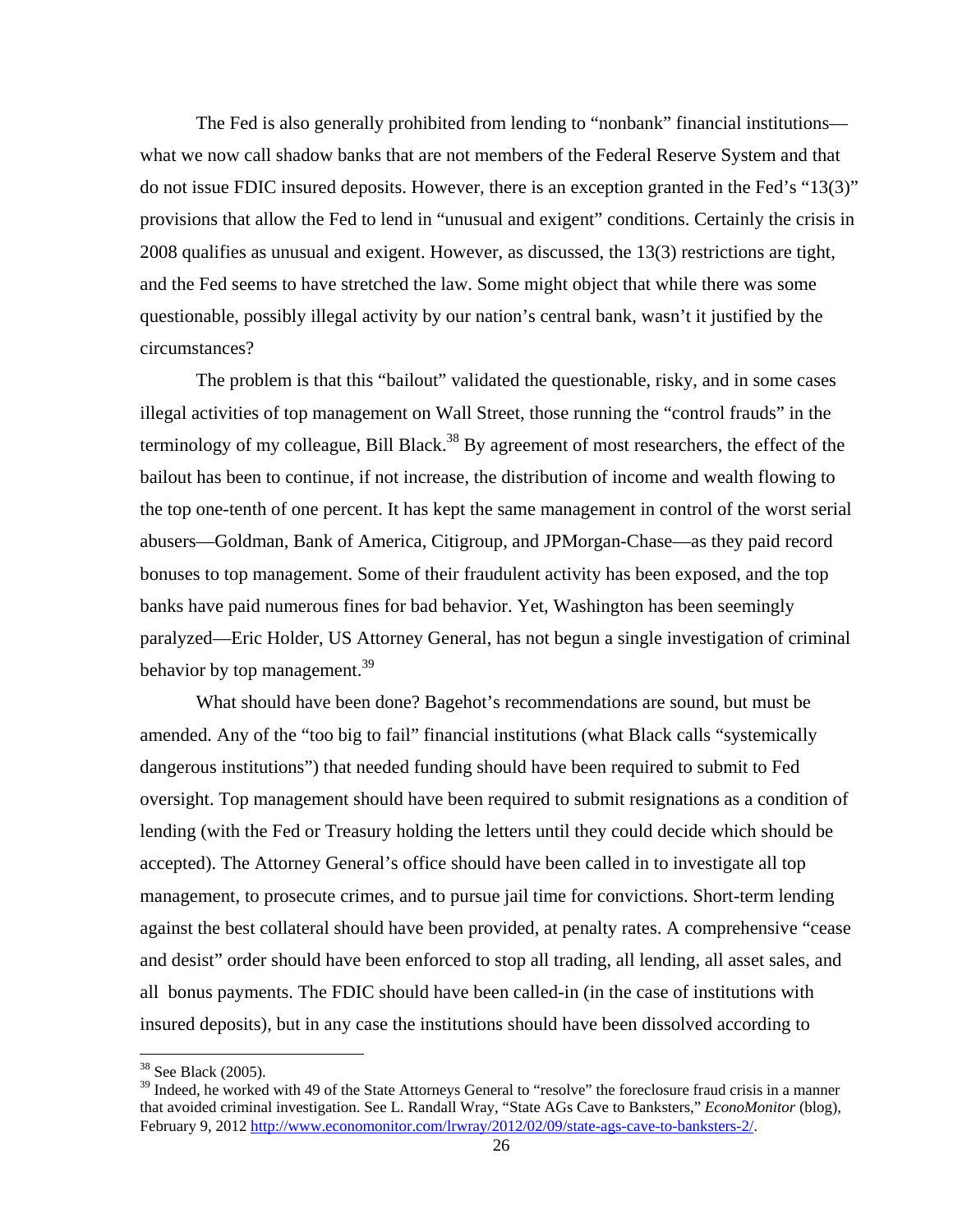existing law: at least cost to Treasury and to avoid increasing concentration in the financial sector.

This would have left the financial system healthier and smaller; it would have avoided the moral hazard problem that has grown over the past three decades as each risky innovation was validated by a government-engineered rescue; and it would have reduced the influence that a handful of huge banks have over policy-makers in Washington.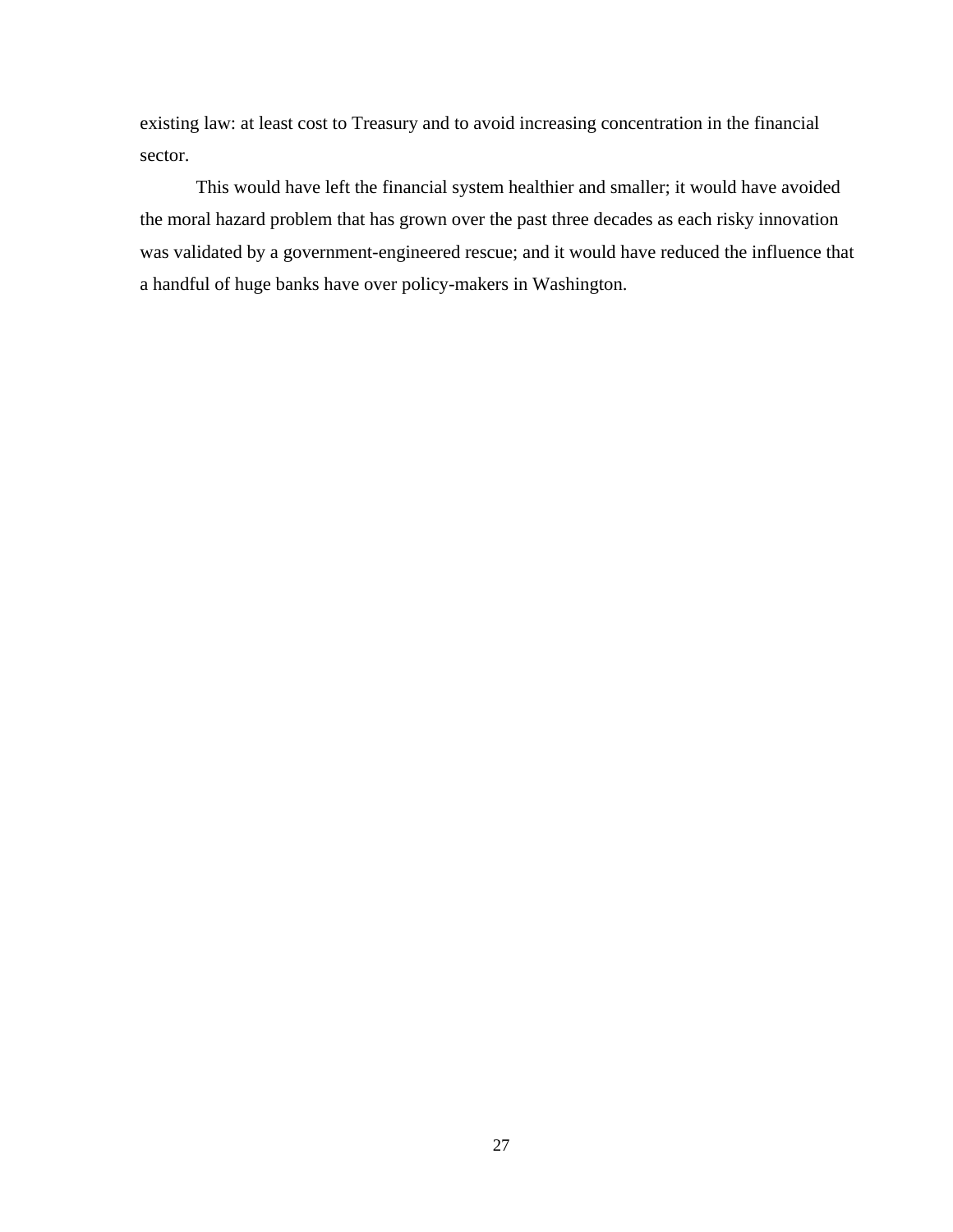## **REFERENCES**

- Bernanke, Ben S. 2004. "The Great Moderation." Speech given at the meetings of the Eastern Economics Association. Washington, DC: February 20, 2004. http://www.federalreserve.gov/boarddocs/speeches/2004/20040220/default.htm
- Black, William. 2005. *The Best Way to Rob a Bank is to Own One; How Corporate Executives and Politicians Looted the S&L Industry.* Austin, TX: University of Texas Press.
- D'Arista, Jane. 2001. "The Role of the International Monetary System in Financialization." Paper prepared for the Political Economy Research Institute (PERI) conference on Financialization of the Global Economy, December 7-8. Amherst, MA: University of Massachusetts. http://www.peri.umass.edu/fileadmin/pdf/financial/fin\_darista.pdf
- Davidoff, Steven M. and David Zaring. 2009. "Regulation by Deal: The Government's Response to the Financial Crisis" *Administrative Law Review* 61 (3): 463.
- Felkerson, James. 2011. "29,000,000,000: A Detailed Look at the Fed's Bailout by Funding Facility and Recipient." Working Paper No. 698. Annandale-on-Hudson, NY: The Levy Economics Institute of Bard College.
- Financial Crisis Inquiry Commission. 2011. *The Financial Crisis Inquiry Report*. Superintendent of Documents. Washington, DC: US Government Printing Office.
- Galbraith, John Kenneth. 2009 [1954]. *The Great Crash, 1929*. New York, NY: Houghton Mifflin Harcourt.
- Godley, Wynne and L. Randall Wray. 1999. "Can Goldilocks Survive?" Policy Note 1999/4. Annandale-on-Hudson, NY: The Levy Economics Institute of Bard College.
- Hilferding, Rudolf. 1981 [1910]. *Finance Capital: A Study of the Latest Phase of Capitalist Development*. London: Routledge and Kegan Paul.
- Kelton, Stephanie and L. Randall Wray. 2004. "The War on Poverty after 40 Years: A Minskyan Assessment." Public Policy Brief No. 78. Annandale-on-Hudson, NY: The Levy Economics Institute of Bard College.
- Kregel, Jan. 2008. "Minsky's Cushions of Safety: Systemic Risk and the Crisis in the US Subprime Mortgage Market." Public Policy Brief No. 93. Annandale-on-Hudson, NY: The Levy Economics Institute of Bard College.
- Mehra, Alexander. 2011. "Legal Authority in Unusual and Exigent Circumstances: The Federal Reserve and the Financial Crisis." *University of Pennsylvania Journal of Business Law* 13 (1): 221.
- Minsky, Hyman P. 1965. "The Role of Employment Policy." In *Poverty in America.* Margaret S. Gordon, ed. San Francisco, CA: Chandler Publishing Company.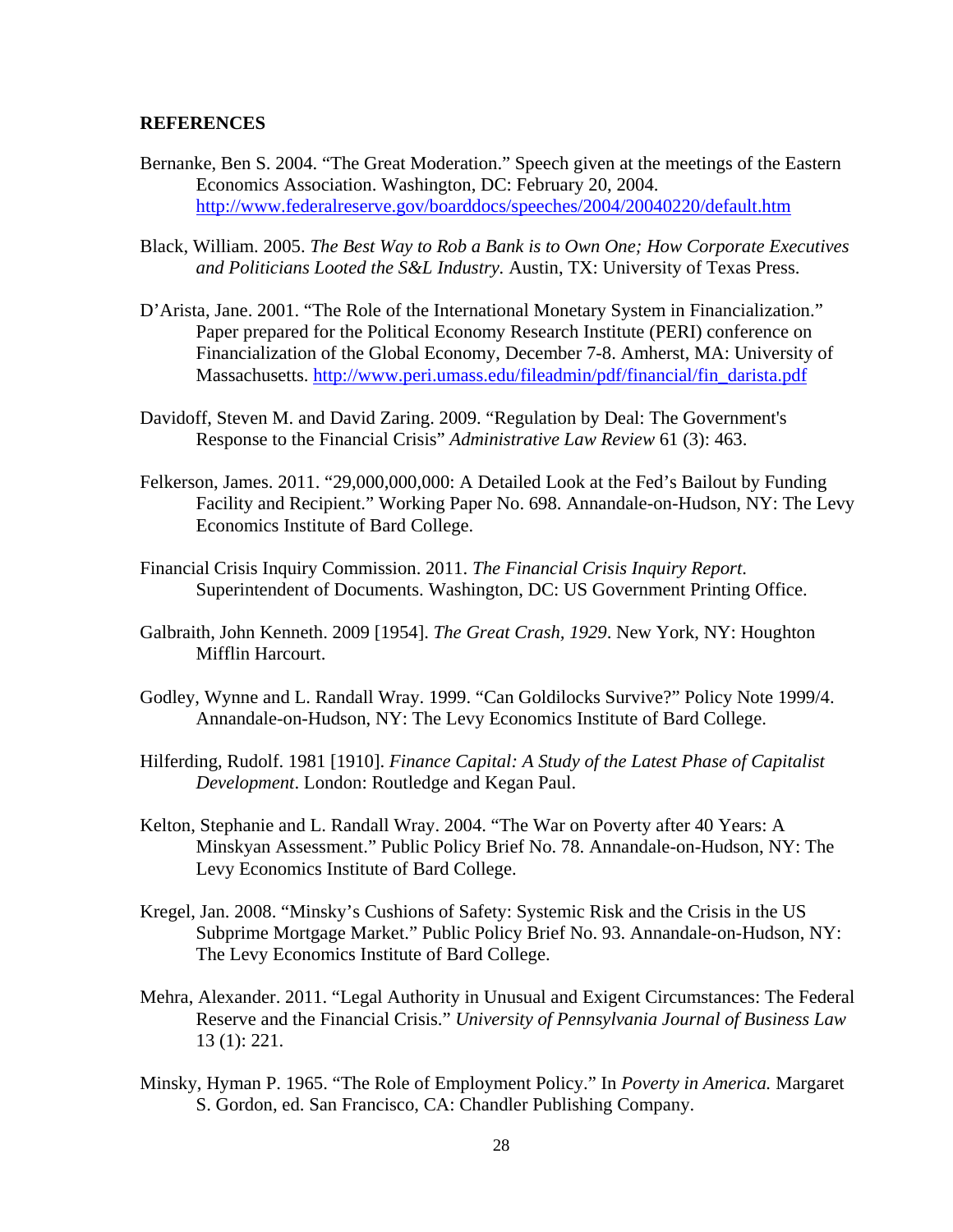- -. 1991. "The Transition to a Market Economy." Working Paper No. 66. Annandale-on-Hudson, NY: The Levy Economics Institute of Bard College.
- ———. 1996. "Uncertainty and the Institutional Structure of Capitalist Economies." Working Paper No. 155. Annandale-on-Hudson, NY: The Levy Economics Institute of Bard College.
- Minsky, Hyman P. and Charles Whalen. 1996. "Economic Insecurity and the Institutional Prerequisites For Successful Capitalism." Working Paper No. 165. Annandale-on-Hudson, NY: The Levy Economics Institute of Bard College.
- Moynihan, Daniel Patrick. 1965. The negro family: The case for national action. Office of Policy Planning and Research, US Department of Labor. http://www.dol.gov/oasam/programs/history/webid-meynihan.htm.
- Nersisyan, Yeva and L. Randall Wray. 2010. "The Global Financial Crisis and the Shift to Shadow Banking." Working Paper No. 587. Annandale-on-Hudson, NY: The Levy Economics Institute of Bard College.
- Papadimitriou, Dimitri B. and L. Randall Wray. 1998. "The Economic Contributions of Hyman Minsky: Varieties of Capitalism and Institutional Reform." *Review of Political Economy* 10(2): 199–225.
- Ricks, Morgan. 2011. "Regulating Money Creation After The Crisis." *Harvard Business Law Review* 1 (18).
- Sen, Sunanda. 2010. "The Meltdown of the Global Economy: A Keynes-Minsky Episode?" Working Paper No. 623. Annandale-on-Hudson, NY: The Levy Economics Institute of Bard College.
- Shull, Bernard. 2012. "Too Big To Fail: Motives, Countermeasures, and the Dodd-Frank Response." Working Paper No. 709. Annandale-on-Hudson, NY: The Levy Economics Institute of Bard College.
- Strange, Susan. 1997. *Casino Capitalism.* Manchester, UK: Manchester University Press.
- Todd, Walker F. 2002. "Central Banking in a Democracy: The Problem of the Lender of Last Resort." in Patricia A. McCoy, ed. *Financial Modernization after Gramm-Leach-Bliley.*  Newark NJ: Lexis/Nexis (Matthew Bender & Company, Inc.).
- US Senate. 2011. Permanent Subcommittee on Investigations. Committee on Homeland Security and Government Affairs. *Wall street and the financial crisis: Anatomy of a financial collapse*. Report prepared by Carl Levin and Tom Coburn. 112th Cong., 1st sess. www.ft.com/cms/fc7d55c8-661a-11e0-9d40-00144feab49a.pdf.